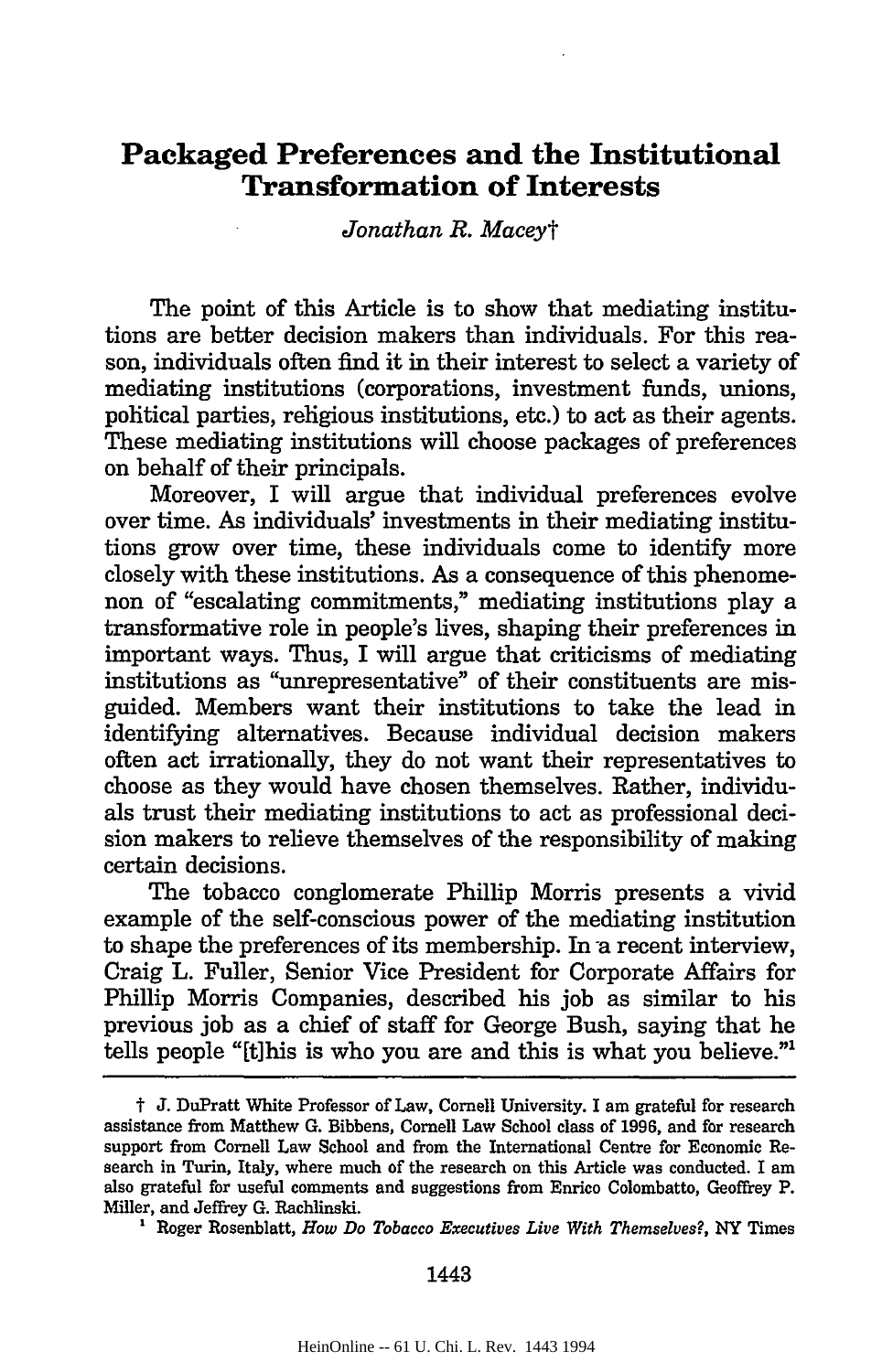Mr. Fuller and his colleagues must be effective; according to the company's president, over the past twenty-seven years, nobody has ever left the corporation as a result of personal, philosophical, or moral concerns about the damage that cigarette smoking is doing to people's health.2 Philip Morris is not alone; "people who work for a large, immensely successful company.., tend to adopt the values of the company, regardless of its product. Loyalty supersedes objectivity."3

Thus, mediating institutions-whether corporate, professional, educational, or personal-change the relationship between their members and their government or larger society. While the representative, rent-seeking role of mediating institutions is well recognized, their role in changing individual preferences is not.

This Article stresses the transformative role of mediating institutions in the lives of their members. Mediating institutions actually define the preferences of their constituents, both by making decisions for them and by changing their priorities over time. Studies of this transformative role are best developed in the case of the modern corporation, but the transformation of preferences occurs in other social institutions as well. In addition to forming members' preferences, mediating institutions permit members to focus more exclusively on certain aspects of their lives, by delegating decision-making authority in other areas to such institutions. As the world has become increasingly complex, people simply are unable to process the enormous amount of information necessary for them to make intelligent, or even wellinformed, decisions in all facets of their lives. Mediating institutions permit people to disengage themselves from certain types of decision making because such institutions assume the role of decision maker with respect to issues that fall within the domain of the mediating institution. For example, the Catholic Church has assumed the role of decision maker for members of that religion with respect to the issue of the morality of abortion. People professing to be Catholics can certainly "opt out" of this

Mag **34,** 41 (Mar 20, 1994).

**<sup>2</sup>** Id at 73. It seems unlikely that Phillip Morris's remarkable ability to keep its employees from having moral or philosophical concerns about the effects of its tobacco products on people's health is due to self-selection among the company's employees. Phillip Morris recruits among American business schools in the same way as other companies. The executives who work for Phillip Morris enter the company with generic interests in marketing, sales, product development, finance, and other fields. The fact that they are marketing tobacco instead of some other product appears to be almost irrelevant.

**<sup>3</sup>**Id.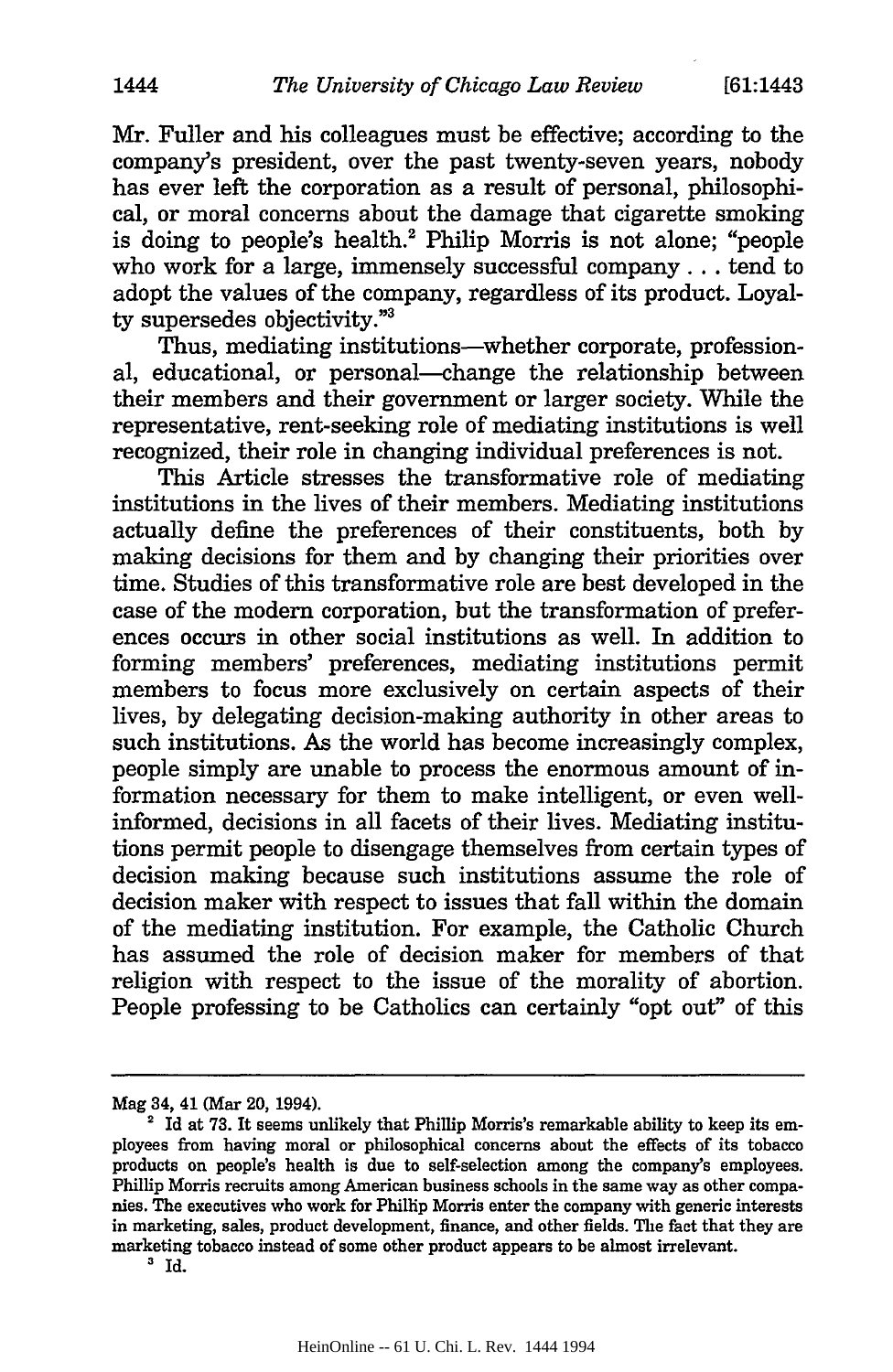decision-making framework by refusing to subscribe to the position of the Church with respect to this issue. However, for millions of Catholics, membership in the mediating institution called the Catholic Church provides guidance on the issue of abortion. For these people, the Church serves a transformative role, either by choosing the preferences of people with no fixed views on the issue, or by changing the views of people who might have been pro-choice but for their membership in the Church.

In other words, people believe that if they approve of positions A, B, and C adopted by a mediating institution, they will often adopt positions D through Z of that institution, on the assumption that these are the conclusions they themselves would reach with respect to those issues if they devoted sufficient time, thought, and study to reach an informed conclusion. Thus, for example, the rank and file of American labor unions probably know little about the North American Free Trade Agreement (NAFTA). However, labor union members readily accepted the conclusion that ratification of NAFTA was bad policy, at least from their perspective. Religion presents a special case of this phenomenon. Those who accept the transcendent values offered by a particular religion also will accept the positions that accompany those values. The point here is simply that membership in a particular mediating institution causes people to adopt particular preferences and points of view. These are not necessarily the preferences or points of view such people would adopt if they were not members of the mediating institution.

Using the corporate form as a starting point, Section I of this Article discusses how the corporation, as a mediating institution, influences the formation of preferences among its various participants. Section I shows that investors' preferences for management schemes are determined not by their individual, innate characteristics, as economists generally presume, but rather by the nature of their relationship with their firms. Section II discusses the opportunities for disengagement presented by mediating institutions of all kinds. Indeed, I will argue that people at times voluntarily associate themselves with mediating institutions because they want to obtain some of the *benefits* offered by the institution while disengaging from the *activities* of that institution. Section II also discusses the normative implications of disengagement. In particular, it seems that, while disengagement may be optimal from the perspective of individual participants within a firm, society as a whole may be worse off as disengagement becomes more widespread. In Section III, I dis-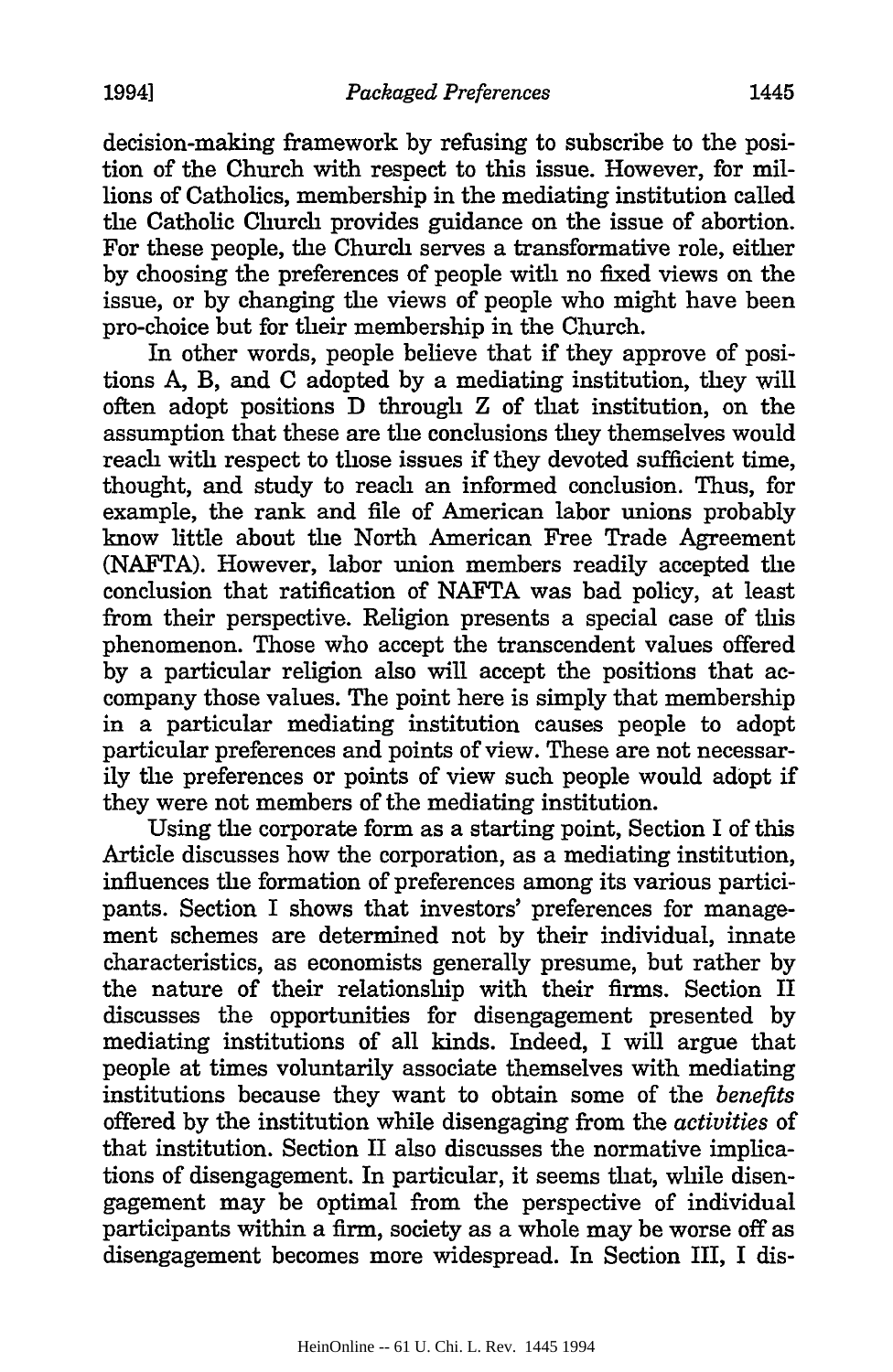cuss the coercive effects of preference-forming institutions on their disengaged members as well as third parties. I suggest that the coercion of members is less troublesome than the coerced formation of rival institutions.

#### I. PREFERENCE FORMATION IN MEDIATING INSTITUTIONS

### A. Framed Preferences and Economic Rationality

The premise held by most liberal thinkers is that people use mediating institutions to achieve certain policy goals, that is, to try to cause their preferences to be transformed into policy.<sup>4</sup> Indeed, much of traditional economic thinking is based on the assumption that people are "rational economic actors"; that is, they have fixed preferences that can be translated into predictable patterns. By behaving "rationally," consumers are thought to maximize utility and producers to maximize profits. Crudely put, this means that while "consumers are not expected to be wizards," they are deemed to be "fairly *consistent* in their tastes and actions; [ ] they do not flail around in unpredictable ways, making themselves miserable by persistent errors of judgment or arithmetic."5

More formally, economic theory supposes that valuable opportunities do not go unexploited, and that it is therefore unnecessary to protect people from the consequences of their own actions and choices.<sup>6</sup> But, as Amartya Sen has observed, "[r]ationality may be seen as demanding something other than just consistency **....** [Rationality] demand[s] cogent relations between aims and objectives actually entertained by the person and the choices that the person makes."' There must be some relationship between a person's choices and her goals or objectives.

However, recent studies make it clear that the economists' basic presumptions about preferences are open to challenge. For example, economists assume that a "rational" decision maker

**<sup>&#</sup>x27;** See Steven **G.** Calabresi, *Political Parties as Mediating Institutions,* **61 U** Chi L Rev 1479, 1526-27 (1994) (discussing how political parties can reduce agency costs by linking political actors to certain preexisting programs and ideas).

**<sup>&#</sup>x27;** Paul A. Samuelson and William D. Nordhaus, *Economics* 451 (McGraw-Hill, 13th ed 1989).

<sup>6</sup> See Daniel Kahneman, *New Challenges to the Rationality Assumption* (Aug **5,** 1993) (manuscript on file with author).

Amartya Sen, *Rational Behavior,* in John Eatwell, et al, eds, 4 *The New Palgrave: A Dictionary* of *Economics* **68,** 73 (Macmillan, 1987).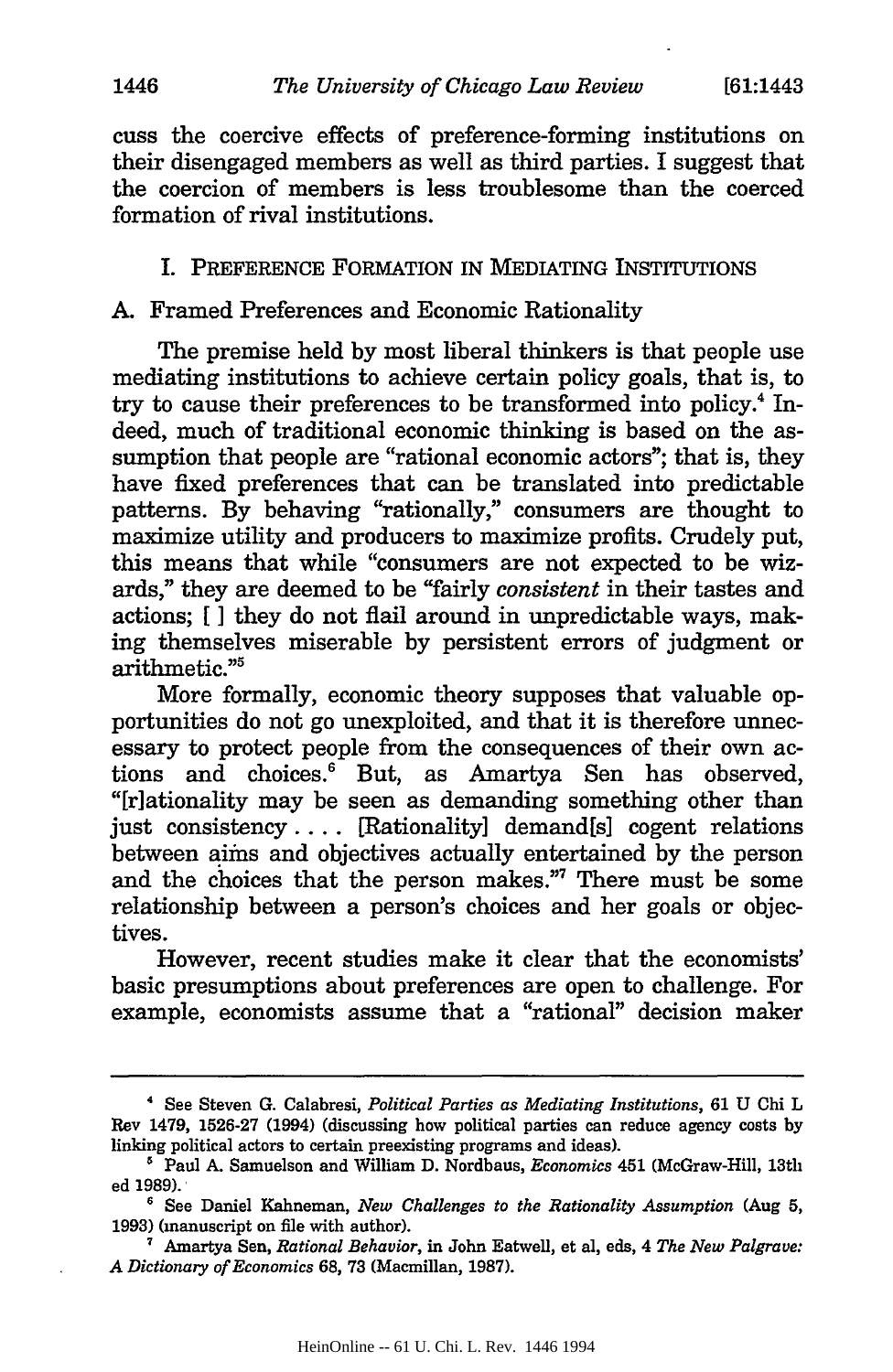confronted with two different formulations of the same problem would make the same choice with respect to each version, but social science research refutes such assumptions.

Amos Tversky and Daniel Kahneman conducted an experiment showing that the way that a choice is framed or described often will have a determinative effect on people's preferences.<sup>8</sup> People were told to assume themselves richer by \$300 and asked to choose between: (a) a sure gain of \$100, and (b) a 50 percent chance to gain \$200 and a 50 percent chance to gain nothing. In the experiment, 72 percent of the respondents chose the sure gain of \$100.

The same people were then told to assume themselves richer by \$500 and asked to choose between: (c) a sure loss of \$100, and (d) a 50 percent chance to lose nothing and a 50 percent chance to lose \$200. One would expect that the outcome of the second choice set would be the same as the outcome of the first. After all, in both choice sets, the decision maker has a choice between \$400 and a 50-50 chance of \$500 or \$300. But in fact, the outcome was almost symmetrically opposite. In the second experiment, only 36 percent of the decision makers took the sure loss of \$100, while 64 percent selected the 50-50 chance of losing nothing or losing \$200.

What seems clear is that initial reference points are of critical importance. People appear to be extremely averse to loss. People even appear to be willing to take risks to avoid what they perceive as losses, while they are not prepared to take even small risks to obtain what they might characterize as gains. Thus, in the first choice-set, most people acted risk averse by overwhelmingly (72 percent) selecting the sure gain of \$100. In the second choice-set, most people (64 percent) preferred the 50 percent chance of losing \$200.

Another important challenge to economists' rationality assumption is the so-called endowment effect. People appear to value possessions more than a purely Coaseian analysis might predict. For example, my Cornell colleague Dick Thaler conducted an experiment in which some test takers were given a choice between a decorated mug from the university bookstore (worth about \$6) and a sum of money.9 Other test takers were given the

**<sup>&</sup>quot;** Amos Tversky and Daniel Kahneman, *Rational Choice and the Framing of Decisions, 59* **J** Bus **S251, S257-62 (1986).**

**<sup>&#</sup>x27;** Daniel Kahneman, et al, *The Endowment Effect, Loss Aversion, and Status Quo Bias,* **5 J** Econ Perspectives **193, 196-97 (1991).**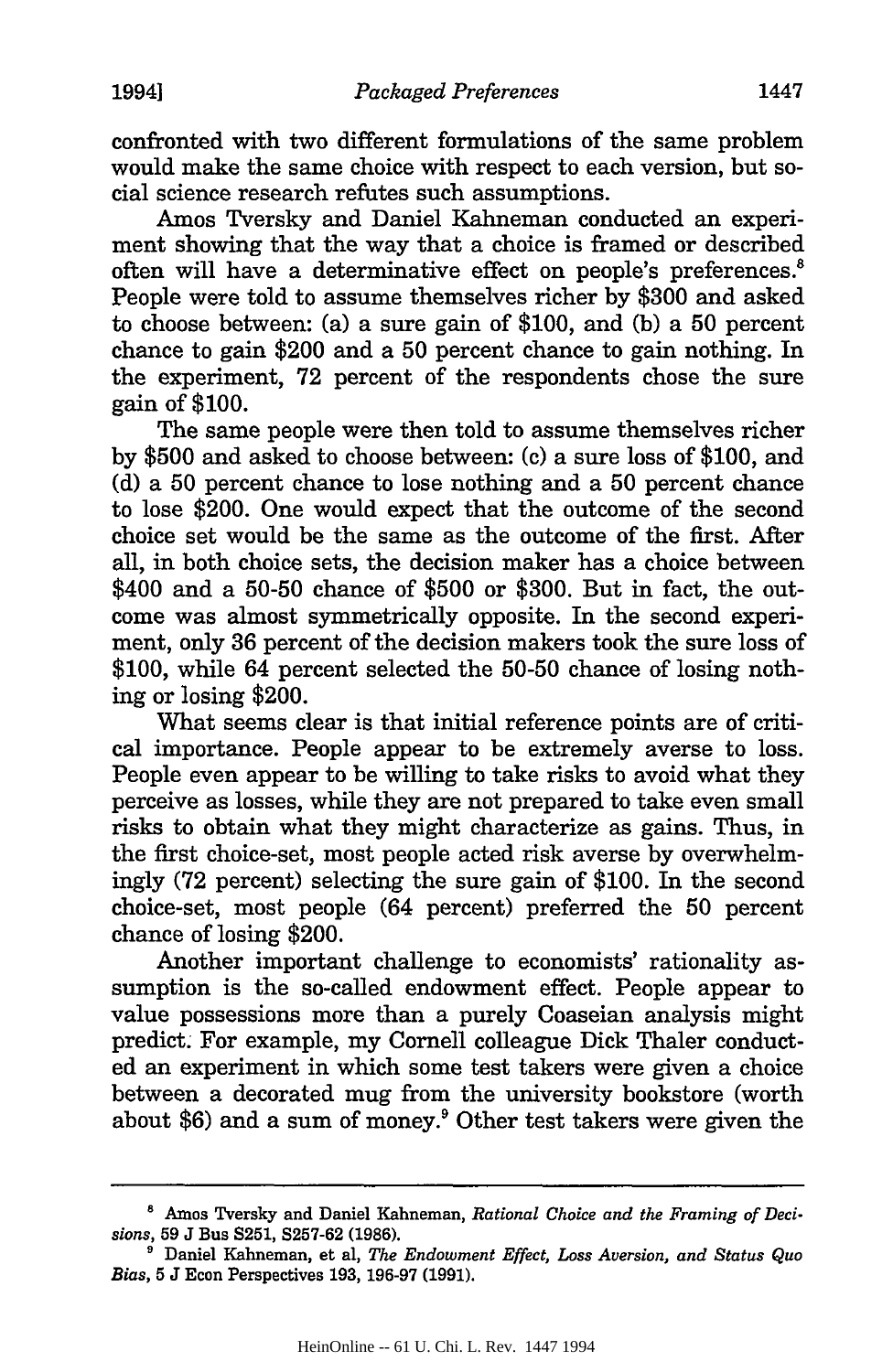decorated mug and then asked a series of questions to determine the amount of money for which they would agree to exchange it. From a rational perspective, the two groups of test takers were in exactly the same position. However, consistent with the presence of an "endowment effect," the people who were given property rights in a mug valued the mug more highly than the test takers who were simply given an abstract choice.<sup>10</sup>

Finally, initial positions and endowment effects often play critical roles in influencing people's ideas about justice and fairness. For example, when asked whether it is fair for a company that is making a small profit but is located in a town that is being buffeted by substantial unemployment to cut wages and salaries by 7 percent when inflation is zero, 63 percent of people responded that such a wage cut would be unfair, and only 37 percent said it would be acceptable. Yet 78 percent said that it would be fair for a company making a small profit but located in a town that is experiencing substantial unemployment and 12 percent inflation to increase salaries by only 5 percent. Both situations involve a 7 percent cut in real wages. Such a cut is considered fair when framed as a nominal wage increase, and unfair when framed as a nominal wage cut.<sup>11</sup>

In sum, while economists assume that people act to try to benefit themselves, a growing body of evidence indicates that people are not particularly skilled at doing so. Indeed, it is impossible to avoid the conclusion that people are not rational and consistent. Lawyers, economists, and others who study the role that institutions play in society must take this shortcoming into account.

One of the principal assertions of this Article is that helping people overcome this deficiency is a critical role for mediating institutions. Mediating institutions do this for people in two ways. First, by economizing on information costs, mediating institutions inform people of what their preferences should be. Mediating institutions serve to order preferences, simplify complexity, and contextualize information for people, not only so that they can make better decisions, but also so that they can become informed by a reliable source about what is best for them. Second,

**<sup>10</sup>**See also Daniel S. Levy and David Friedman, *The Revenge of the Redwoods? Reconsidering Property Rights and the Economic Allocation of Natural Resources,* 61 U **Chi** L Rev 493, 506-15 (1994) (discussing this phenomenon with regard to people's "willingness to accept" versus their "willingness to pay" for hard-to-value environmental goods).

**<sup>&</sup>quot;** Kahneman, et al, *The Endowment Effect* at 204 (cited in note 9).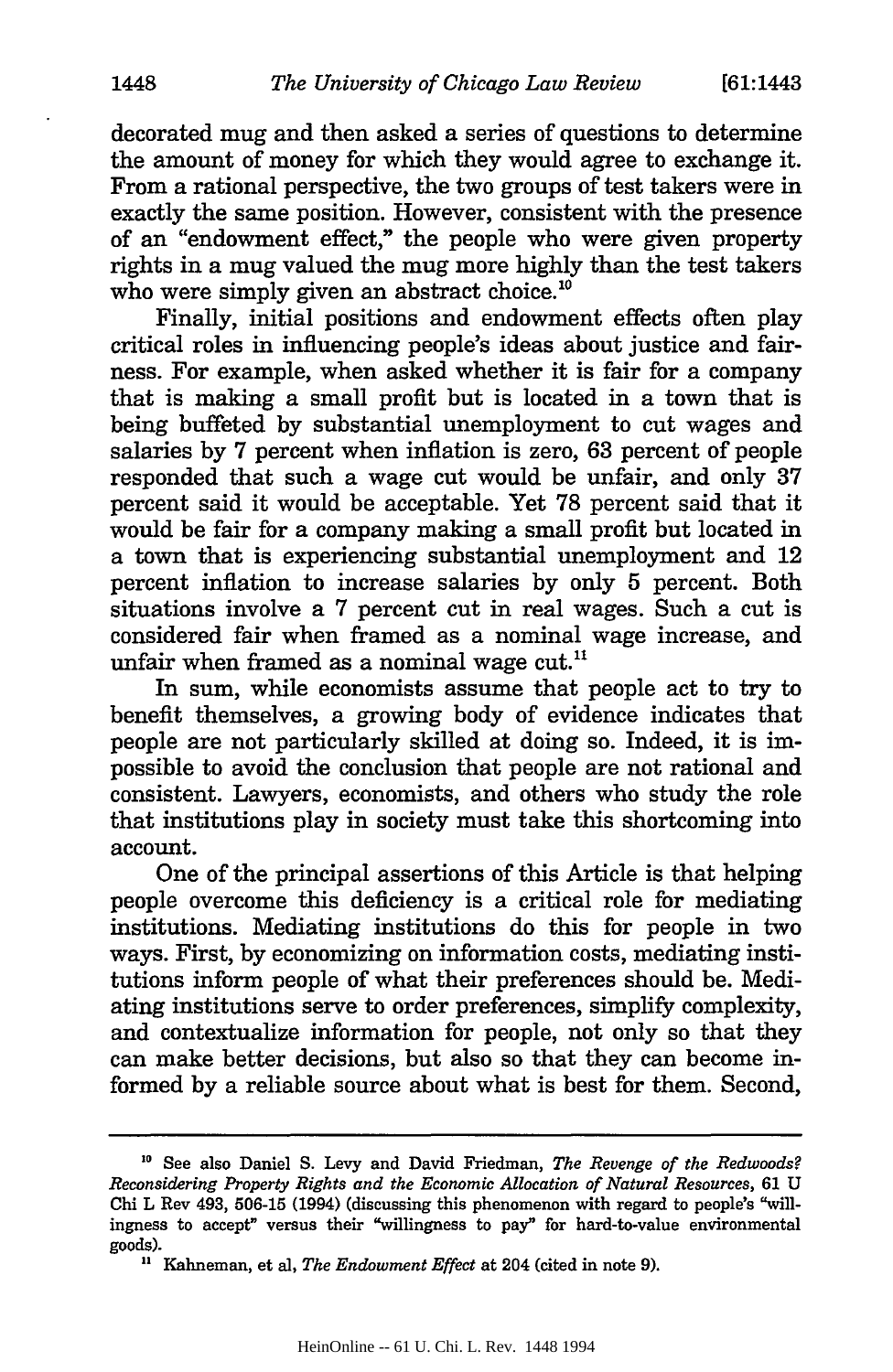and more importantly, mediating institutions can actually shape the preferences of their members. People define themselves as individuals by their membership in particular mediating institutions. By joining a mediating institution, whether it is a country club, a political party, or a particular religious group, people come to identify with the institutional norms and values of those institutions and adopt the preferences of those institutions for their own. In other words, mediating institutions serve as a sort of institutional brokerage or trading floor on which preferences are exchanged. People who come to mediating institutions without fixed preferences over a particular issue simply will find it easier to adopt the institutions' preferences as their own.

Of course, people are not completely without points of view. Some people will have strong views about a particular subject regardless of their affiliation with a particular mediating institution. If these views are sufficiently at odds with membership, then they will quit the institution. But in general, some departure from the perspective of the institution is to be expected. The point is not that people share the views of their mediating institutions with respect to every issue. Rather, the point is simply that mediating institutions shape people's preferences, and not the other way around.

In addition, mediating institutions shape people's preferences by defining the context in which people make decisions about what their preferences should be. For example, by joining a particular organization, people implicitly accept certain basic presumptions about who they are. These presumptions, in turn, serve to shape people's preferences. In other words, mediating institutions have a defining culture. People who belong to mediating institutions become immersed in the culture of their institutions. They are likely to adopt preferences that are consistent with the defining culture. For example, members of particular religious groups often hold remarkably similar political beliefs. Jews in the United States are not only more politically left of center than other religious groups, they are also far more liberal than other U.S. ethnic groups (including WASPs) with similar incomes.<sup>12</sup> There is nothing particular in the Jewish religion that leads to such political beliefs. Rather, the more likely explanation for this phenomenon is that, over time, the dominant culture of the Jewish religion has come to be defined as a liberal theology.

**<sup>2</sup>**See Jonathan R. Macey, *The Role of the Democratic and Republican Parties as Organizers of Shadow Interest Groups,* **89** Mich L Rev 1, 21-22 (1990).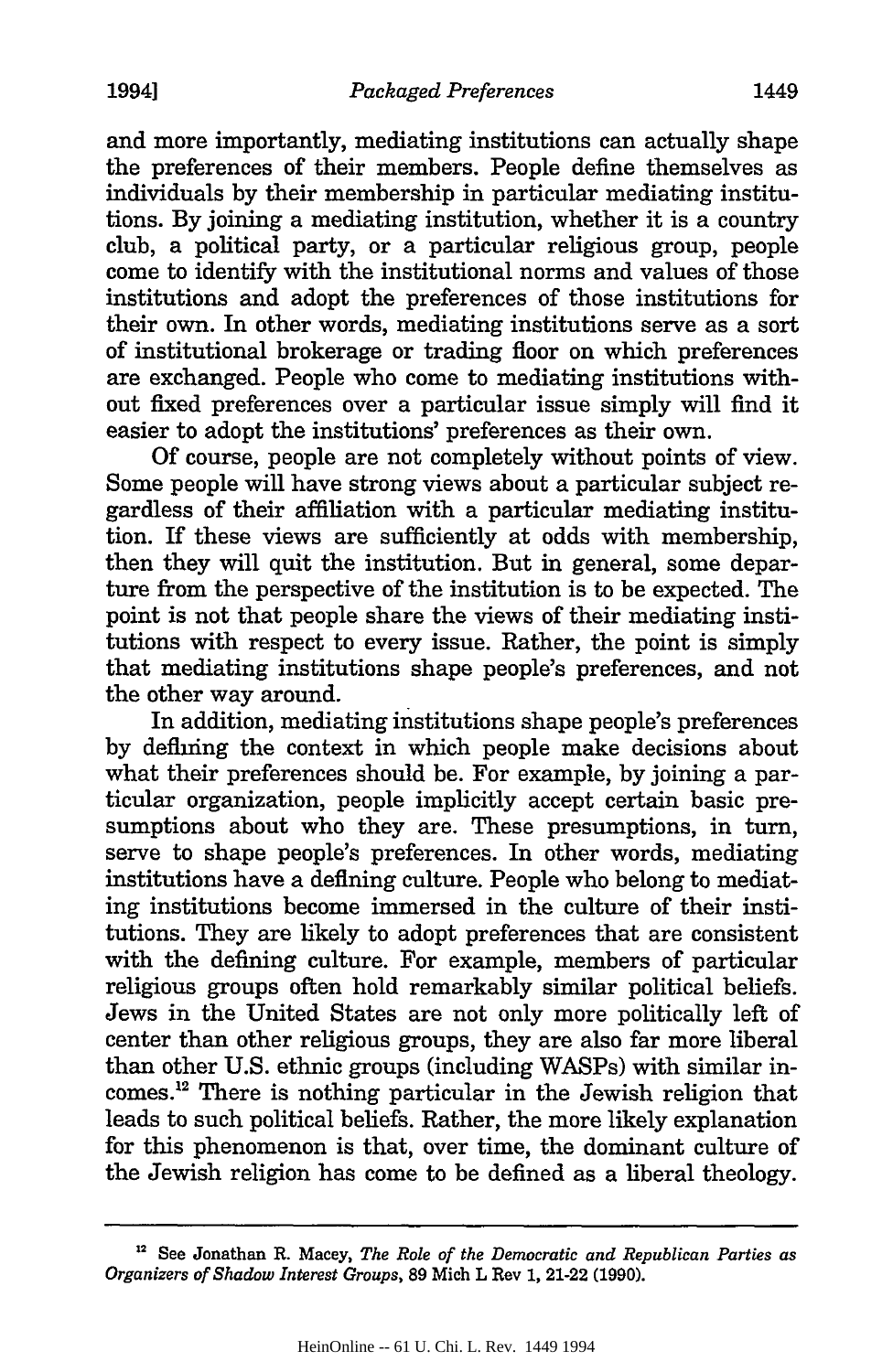Members adopt this liberal ideology even though it is potentially costly (in the form of higher taxes, etc.) because they want to conform to the dominant culture of what may be the most important mediating institution in their lives.

These observations about preference formation should lead to a fundamental change in the way that we view mediating institutions. Traditional Western liberal thinking treats them as conduits for nurturing and support among similarly situated people with shared perspectives. Ronald Dworkin's views reflect this:

Someone to whom religion is of fundamental importance, for example, will obviously lead a very different and perhaps more satisfying life in a community in which most other people share his convictions than in a dominantly secular society of atheists for whom his beliefs are laughable superstitions. A woman who believes that explicit sexual material degrades her will likely lead a very different, and no doubt more satisfying, life among people who also despise pornography than in a community where others, including other women, think it liberating and fun.<sup>13</sup>

While this perspective contains an element of truth, it does not stress the ability of mediating institutions to determine preferences on behalf of people with no firm convictions on a particular matter. As Dworkin points out, people with strong beliefs about religion or pornography will be drawn toward certain mediating institutions. But once those people have joined a particular mediating institution, that institution may play a large role in influencing its members' preferences over a wide range of ancillary and unrelated matters. Thus, a person's affiliation with a particular religious group will influence far more than that person's views about biblical interpretation or abortion; the institution may shape members' preferences about such apparently nondetermined issues as welfare benefits for unwed mothers, environmental policy, animal rights, or even the legality of bingo games. Likewise, the groups that one joins in search of solidarity on the pornography issue are likely to have a strong influence on one's views on a host of other issues, from abortion to flag burning.

The way that mediating institutions influence preferences is perhaps best illustrated by family life. The family is, of course,

<sup>&</sup>lt;sup>13</sup> Ronald Dworkin, *Women and Pornography*, NY Rov of Books 36, 41 (Oct 21, 1993).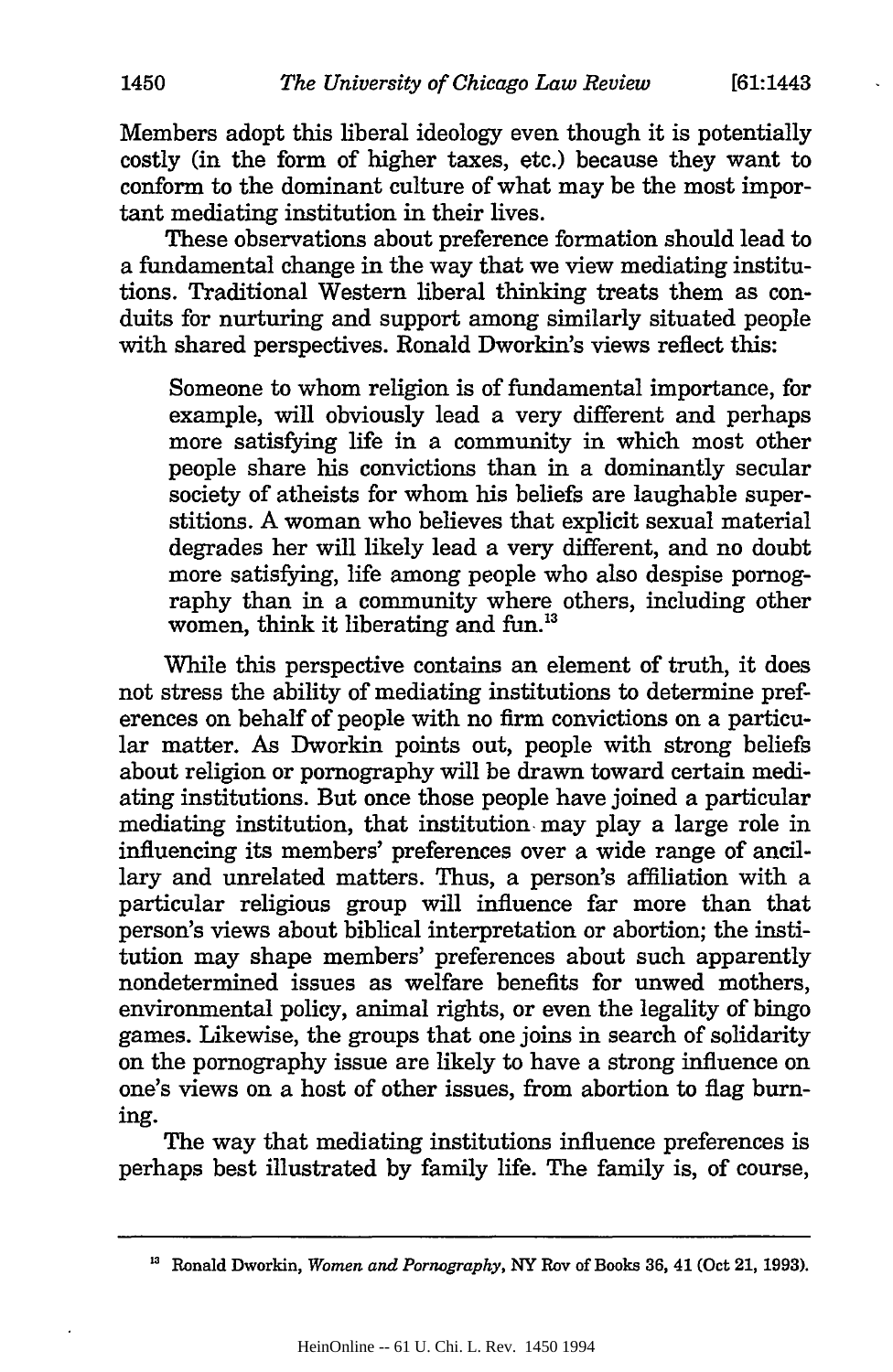the mediating institution that in general determines not only its members' religious views, but also their political party affiliation and other views as well. It stands to reason that the family is the most influential mediating institution in most people's lives. For the first two decades of life, and often longer in poorer countries, the family provides both basic nurturing as well as economic stability. Membership in a stable, well-ordered family relationship is critical to success in life. And it stands to reason that the family will be of great importance to preference formation. After all, people are often similarly (if not identically) situated with their families from an economic and social perspective. Thus, people will reasonably conclude that the preferences grounded in the culture and received wisdom of their families are sensible preferences for them to adopt on their own. Indeed, the whole idea of "rebellion" from one's family during the adolescent years is premised on a deep understanding of the fact that people come to be identified so closely with their families that they feel threatened with losing any sense of individual identity. Rebelling is the (generally futile) act of asserting one's personal identity against the group identity represented by membership in the family. According to popular culture, after a brief period of rebellion, one generally returns to the shared values and preferences offered by the family.

Social psychologists find that group membership in general plays a highly significant role in forming people's opinions.<sup>14</sup> One of the most astounding findings of modern social psychology is that people do not know their own views on a wide range of issues.15 Mediating institutions provide a source of pooled values and opinions to which they can defer. For example, labor unions can play a crucial role in the wage example presented above. Unions have the expertise to understand that a 7 percent wage increase in the face of 12 percent inflation and a 5 percent wage cut in the face of zero percent inflation are the same thing. That is why labor unions have so persistently maintained a policy of seeking cost-of-living adjustments for workers. By following the union line, workers can feel more confident that their best inter-

**<sup>&</sup>quot;** See Robert **E.** Lane and David **0.** Sears, *Public Opinion* 33-42 (Prentice Hall, 1964).

<sup>&</sup>lt;sup>15</sup> In the field of social psychology, support for the proposition that people do not know their own preferences on a wide range of issues is derived from research showing that preferences often depend on the way that alternatives are presented. See John W. Payne, James R. Bettman, and E.J. Johnson, *Behavioral Decision Research: A Constructive Processing Perspective,* 43 Annual Rev Psych **87** (1992).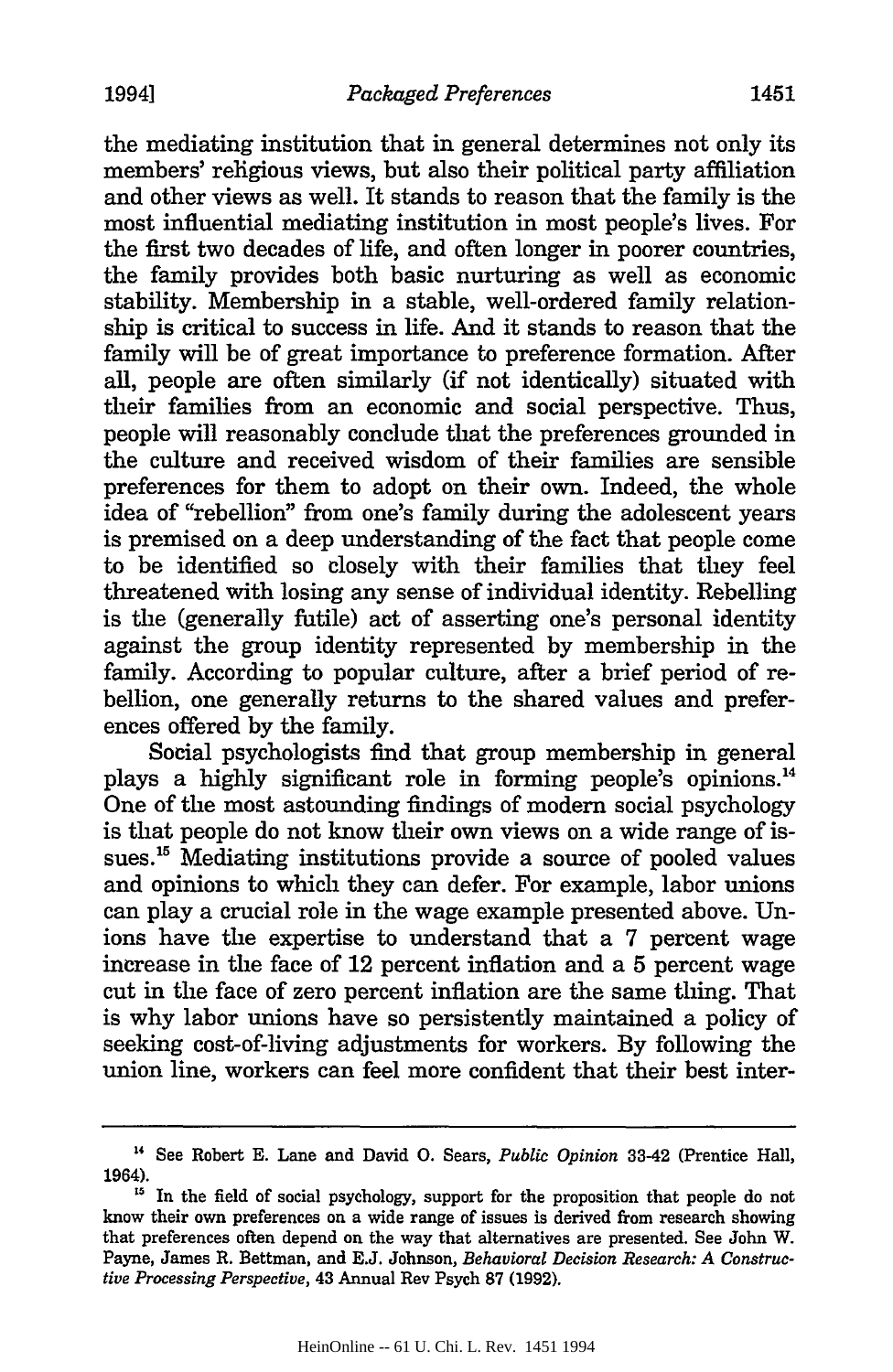ests are being advanced-even if the workers themselves have little inclination to carry out real-wage calculations.

Similarly, corporations can define the investment preferences of their constituent members (shareholders, employees, etc.), thereby eliminating their constituents' preference-formation problems over a wide range of decisions. Of course, while management generally makes decisions regarding resource allocation with firms, the fundamental decisions about what line of business to pursue generally have been made long ago. Management is just carrying out the policy. This will be the case unless management can convince the board of directors either that a crisis or a particularly attractive opportunity exists in some new venture or line of business. Indeed, it may be argued that one of the reasons that social psychology finds people to be such bad decision makers is because mediating institutions play such a large role in modern life. In part, people have lost the need-and consequently the ability-to make decisions for themselves.

#### B. Risk Aversion and Preference Formation

An important way that mediating institutions can transform preferences is to make people less risk averse. This point can be most rigorously understood with reference to the publicly held corporation.

Basic principles of economic theory posit that economic actors, such as investors and consumers, are risk averse if they are rational. As developed at length above, however, there is no reason to believe that individuals are rational. Rather, in the face of irrationality, the assumption of risk aversion in economic theory can only be supported by positing the presence of an important mediating institution, the market, which causes people to *act* as though they were rational, even though it would seem clear that individual economic actors do not have sufficient information to behave rationally in the investment context.

If investors are risk averse, they will demand a premium (the so-called risk premium) for accepting risky projects. The risk premium is the excess return beyond what a risk-neutral investor would accept required to entice a risk-averse investor to invest in a particular project. Risk aversion stems from the diminishing marginal utility of wealth; the pain that comes from losing a gamble is greater than the joy that comes from winning that same gamble. For example, a person with a net worth of \$1 million would decline a million-dollar bet, because the pain of losing everything would be greater than the satisfaction of having one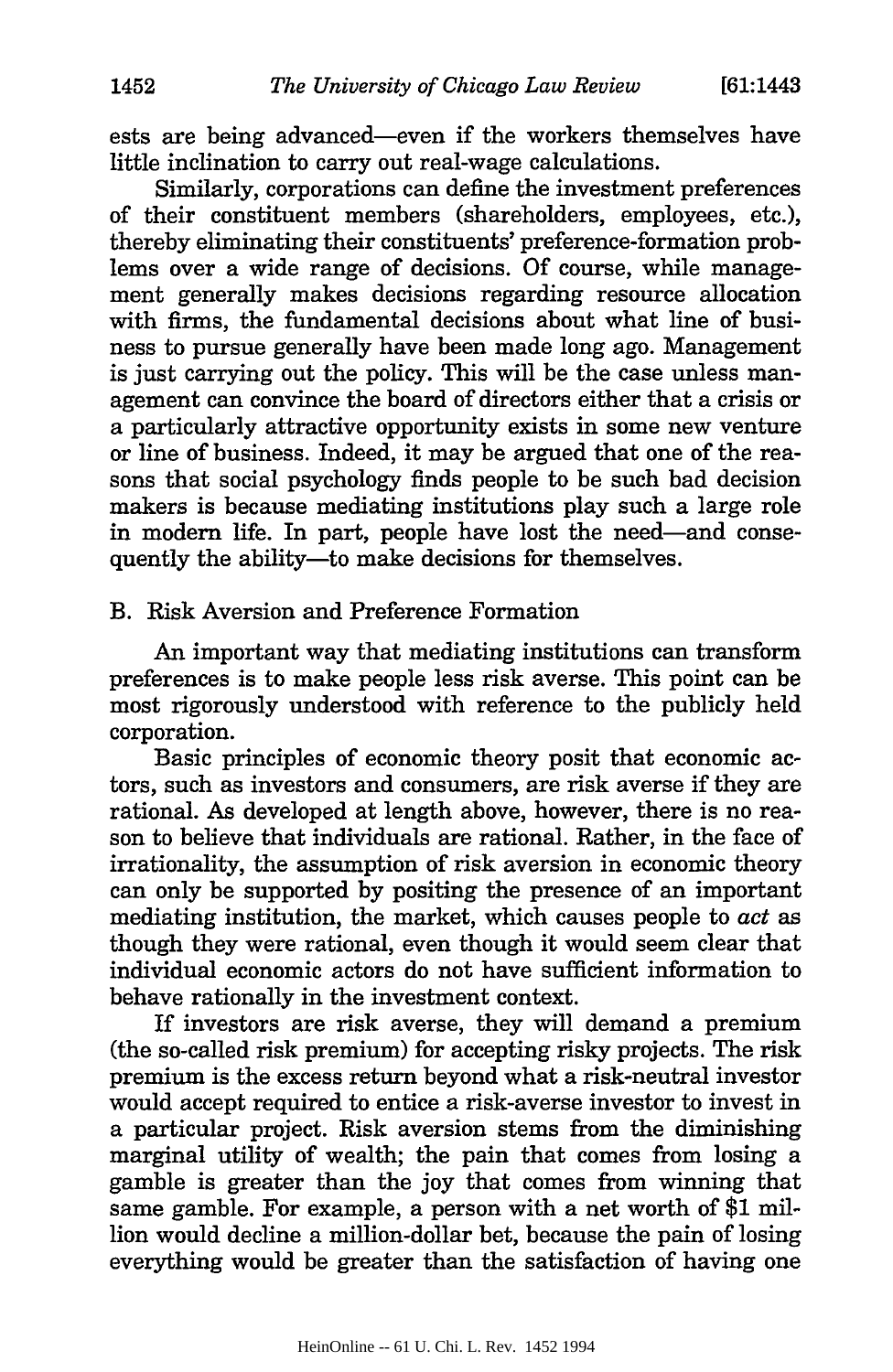more million; she would demand a risk premium before making the gamble.

Markets act as mediating institutions in the sense that markets interpose themselves between individual decision makers and their decisions. Where a decision is made in a market context (as opposed to a political or moral decision such as for whom to vote or what to believe about abortion), individual decision makers accept the price for a product that is generated by the market. Thus, when a person buys a share of stock on the New York Stock Exchange, or when a person buys a banana at the grocery store, the only decision being made is about *whether* to make the purchase. The decision about what price to pay is set by anonymous market forces. One does not bargain over the price of IBM stock or over the price of bananas. One accepts the price as given.

Thus, the market serves as an important form of mediating institution that saves us from our own irrationality, at least with respect to the prices we pay for things. Protection for consumers and investors lies in the fact that market forces establish a fair price. As the Supreme Court has observed in the context of the price-setting mechanism for securities: "[Iln an open and developed securities market, the price of a company's stock is determined by the available material information regarding the company and its business ....<sup>"16</sup> And, "competing judgments of buyers and sellers as to the fair price of a security brings [sic] about a situation where the market price reflects as nearly as possible a just price."<sup>17</sup> In other words, in the process of market ordering best described by Hayek, markets can produce rational results out of a large series of uninformed, if not irrational, events.<sup>18</sup>

While markets behave as if all investors were risk averse, the payoffs to particular gambles within a firm are not randomly distributed among all investors. As residual claimants, shareholders stand last in line to receive distributions from insolvent firms, but they are also entitled to receive a disproportionate portion of the profits when things go well. This fact transforms

**<sup>1</sup>***Basic, Inc.* **v** *Levinson,* 485 **US** 224, 241-42 **(1988),** quoting *Peil v Speiser,* **806 F2d** 1154, 1160-61 **(3d** Cir 1986).

<sup>,</sup> *Basic,* 485 US at 246, quoting HR Rep No **1383,** 73d Cong, 2d Sess 11 (1934).

**<sup>18</sup>**Friedrich A. Hayek, *Economics and Knowledge,* in *Individualism and Economic Order* 33, 54 (Chicago, 1948).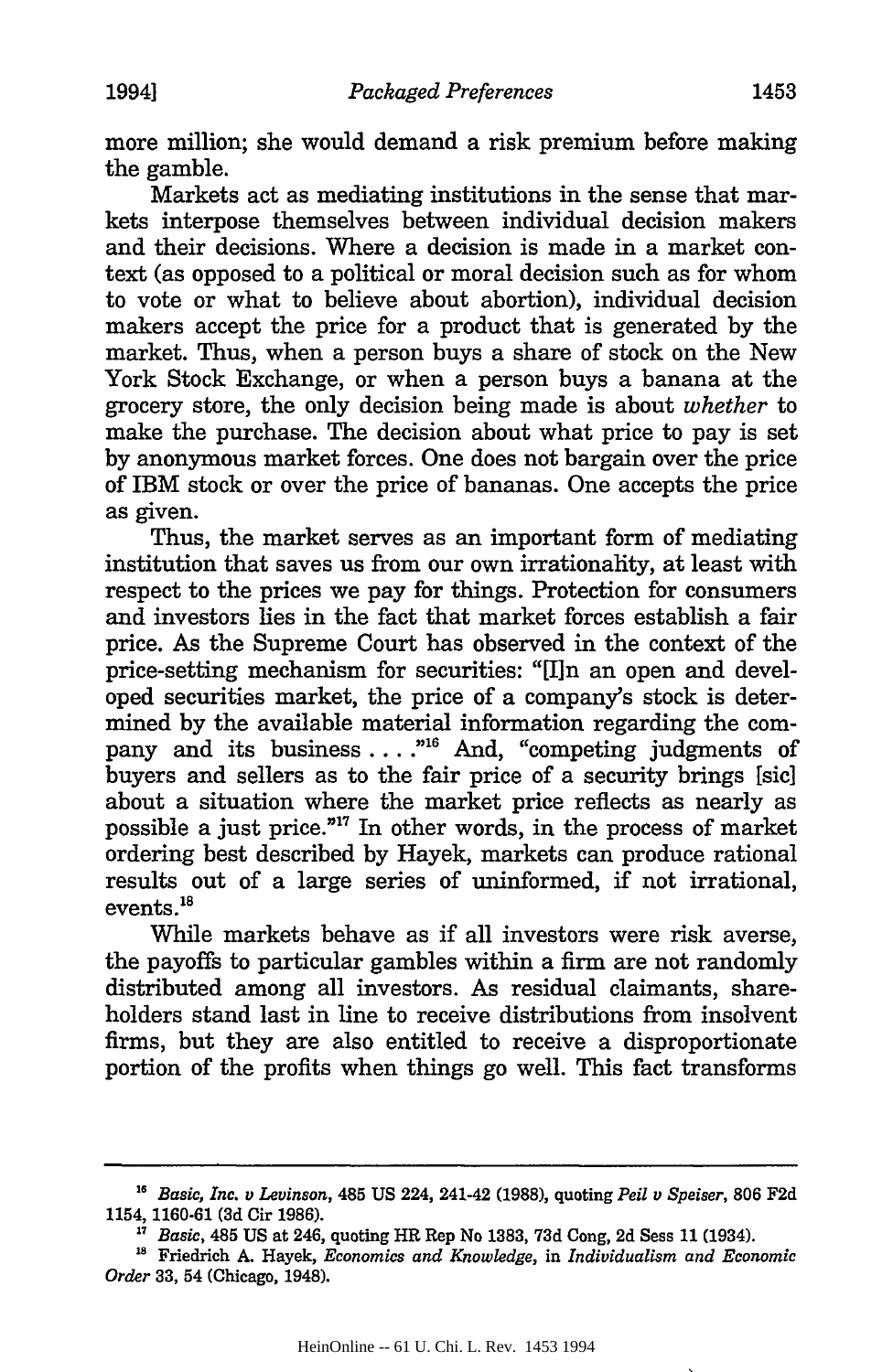shareholders' preferences with respect to the risk taking that occurs within corporations.

Suppose that a firm with assets worth 100 goes to its bank for a loan. Suppose also that the firm has 50 in debt outstanding, and 50 in equity. Suppose further that the firm's value of 100 is attributable to the firm's investment in a single project that has a 50 percent chance of paying off 140 and a 50 percent chance of paying off 60. The firm is worth 100 because  $(.5 \times 140)+(.5 \times 60)$  $= (70)+(30) = 100$ . A bank might be willing to loan the firm 50 for the purpose of retiring other, higher-interest-bearing debt, because even under the worst possible scenario, in which the firm makes only 60 on its investment in this project, the bank would still be repaid in full. But after the loan has been made, the equity holders in the firm have an incentive to shift its funds from the first project into riskier projects. This incentive is known as the problem of moral hazard.

For example, assume that the firm shifts all of its assets into a second project with a 50 percent chance of paying off 180 and a 50 percent chance of paying off 20. The investment still has a total expected return of 100:  $(0.5 \times 180)+(0.5 \times 20) = (90)+(10) =$ 100. However, there is now a 50 percent chance that the loan will go into default and the bank will not be repaid in full.

But the second investment is superior from the shareholders' perspective. As equity claimants, of course, the shareholders stand in line for payment behind the banks. Thus, in the first investment, the shareholders' investment has an expected value of 50:  $(.5 \times 90)+(.5 \times 10) = (45)+(5) = 50$ . By contrast, the second investment provides the shareholders with an expected return of 65:  $(.5 \times 130)+(.5 \times 0) = (65)+(0) = 65$ . Thus, even though the shareholders have a 50 percent chance of receiving nothing in the second investment, they still prefer it, ex ante, to the first, even though the bank clearly prefers the first investment. A moral hazard exists because the shareholders have incentives to shift their firm's assets from relatively safe investments, such as in the first example, to relatively risky investments, such as in the second.

Just as people can transform the nature of their revealed preferences for risk by buying equity claims in public corporations, so too can individuals transform the nature of their revealed preferences for risk in other areas of life by associating with mediating institutions. For example, people's preferences change when they join a law firm, or even while they attend law school. As I have observed in another context: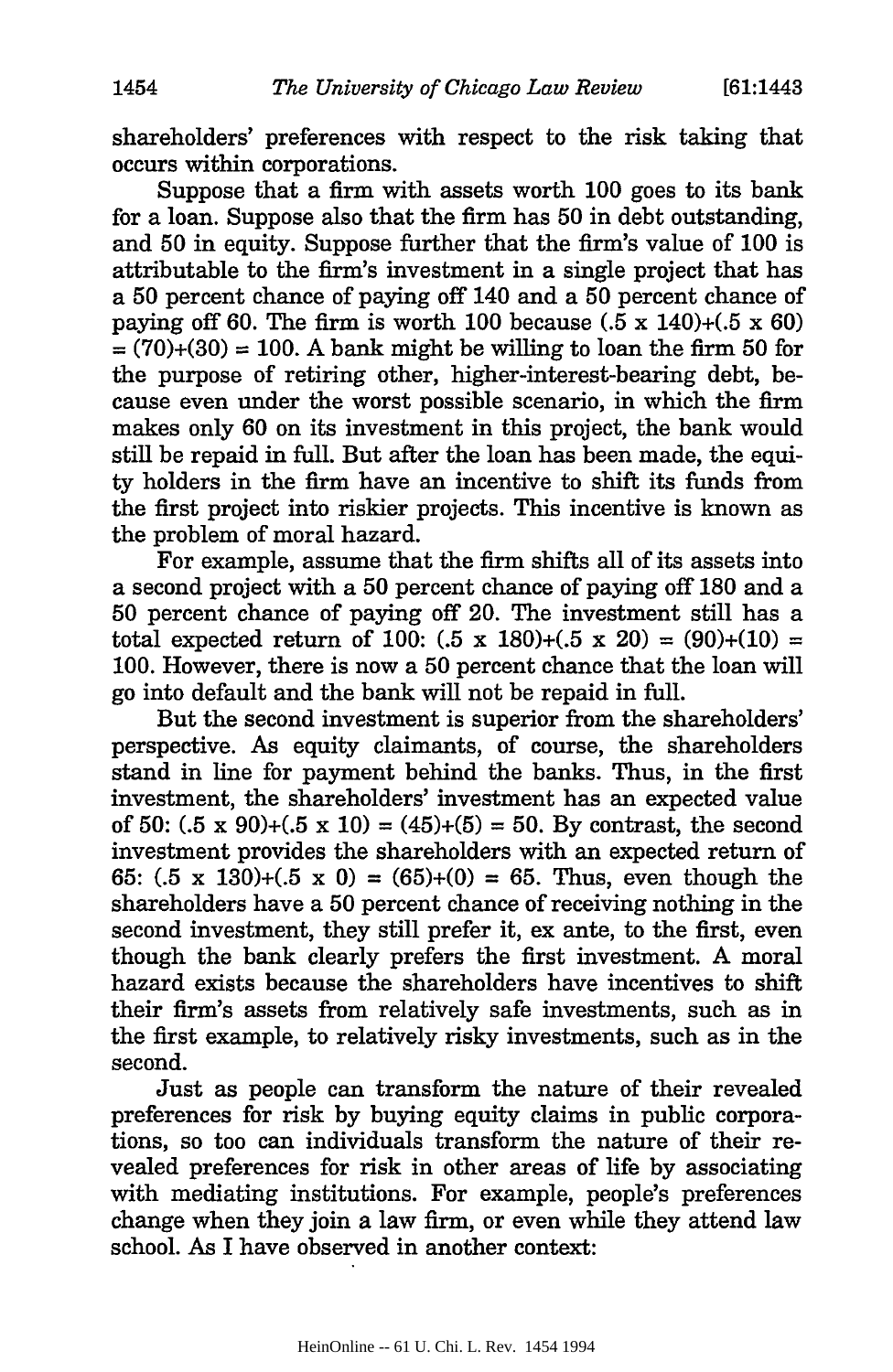[Blecause the professional training required to become a lawyer involves a specific, nondiversifiable human capital investment, there are substantial risks associated with legal training. In particular, any exogenous circumstance that reduces society's demand for legal services would greatly reduce the income of lawyers as a group.

**...** Over the course of a three year legal education, an important transformation takes place. Before entering law school, a student's future income is wholly unrelated to the welfare of the legal profession as a whole. By the end of law school, much of the value of the substantial investment made in obtaining a legal education depends on the future of the profession. $^{19}$ 

In other words, law school is a mediating institution. During law school, law students become residual claimants on the income of the legal profession as a whole.

Law students are residual claimants on the income of the legal profession in the sense that their welfare is linked to the general welfare of the entire legal profession. Indeed, members of mediating institutions are residual claimants whose welfare is closely linked to the welfare of the institutions with which they are associated. Alumni tend to support their universities because their welfare is (loosely) tied to the way in which their alma maters are perceived. The link may be even more direct. For example, if the societal demand for dentists goes up, the welfare of dentists increases. The power of preference formation that takes place within mediating institutions is so great that these preferences may trump the narrow self-interest of an institution's members. For example, the culture within the dental profession is to promote healthy teeth. This culture has led dentists to promote a number of products, most notably fluoride, that have reduced the demand for their services significantly. However, on other issues, where narrow self-interest does not conflict with dominant culture of the group, dentists act in ways that are consistent with self-interest. Thus dentists are likely to support mandatory insurance coverage for dental work.

The fact that members of mediating institutions are residual claimants clearly enhances the transformative role that such

**<sup>19</sup>**Jonathan R. Macey, *Civic Education and Interest Group Formation in the American Law School,* 45 Stan L Rev **1937,** 1941-42 **(1993).**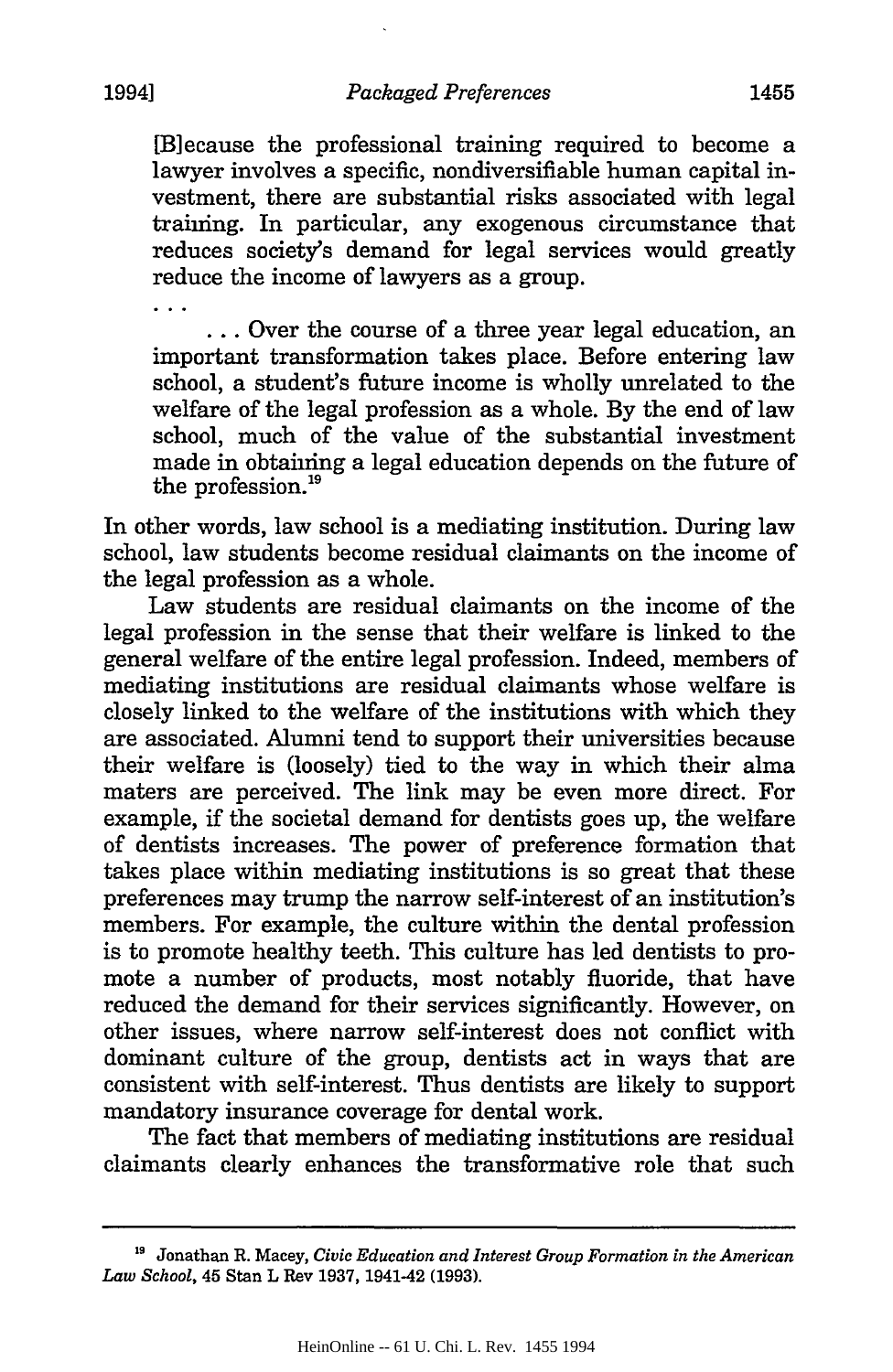institutions play in the lives of their members. People are more likely to accept the preferences of a particular institution when their personal welfare is linked to the welfare of the institution. The closer the linkage between the welfare of an individual and the welfare of a mediating institution, the more likely that person is to adopt the preferences of the institution.

Whether preference formation by firms is desirable depends on the ability of their subgroups to protect themselves from the risk-taking proclivities of rival groups. As shown above, by increasing the riskiness of the firm in which they have invested, shareholders can transfer wealth from other claimants to themselves. In the example, shareholders transferred wealth to themselves from the bank without changing the expected value of the firm itself. But it is easy to show that shareholders can also transfer wealth to themselves from fixed claimants while *diminishing* the value of the firm.<sup>20</sup> Similarly, lawyers may "steal" wealth from society by pursuing legal rules that increase the demand for lawyers, while decreasing the net wealth of society. The numbing complexity of the tax code, the rules of civil procedure, the principles of corporate law, all can be explained, at least in part, as efforts to increase aggregate demand for lawyers' services artificially.<sup>21</sup> Thus, the ability of nonmembers to prevent this net loss is the sine qua non for approval of institutional preference formation; with their reshaped preferences, the members of mediating institutions can no longer be trusted to do it themselves.

And it is by no means clear that other groups are capable of protecting themselves from the ability of mediating institutions to influence the preferences of their members in self-interested ways, and then to galvanize into effective political coalitions in order to transform those preferences into policy. For example, it may not be cost-effective for labor unions to organize opposition to more lawyer-oriented substantive corporate law rules or more complicated tax laws, despite the fact that such laws hurt unions by reducing society's basic capacity for growth. However, the expected costs of evaluating the effects of these sorts of changes and making the effort to oppose them may be greater than the

**<sup>2</sup>**See Jonathan R. Macey and Geoffrey P. Miller, *Bank Failures, Risk Monitoring, and the Market for Bank Control,* **88** Colum L Rev **1153,** 1162-65 (1988).

<sup>&</sup>lt;sup>21</sup> See generally Jonathan R. Macey and Geoffrey P. Miller, *Toward an Interest-Group Theory of Delaware Corporate Law,* **65** Tex L Rev 469 (1987) (making the point that Delaware corporate law is designed to increase the demand for lawyers in Delaware).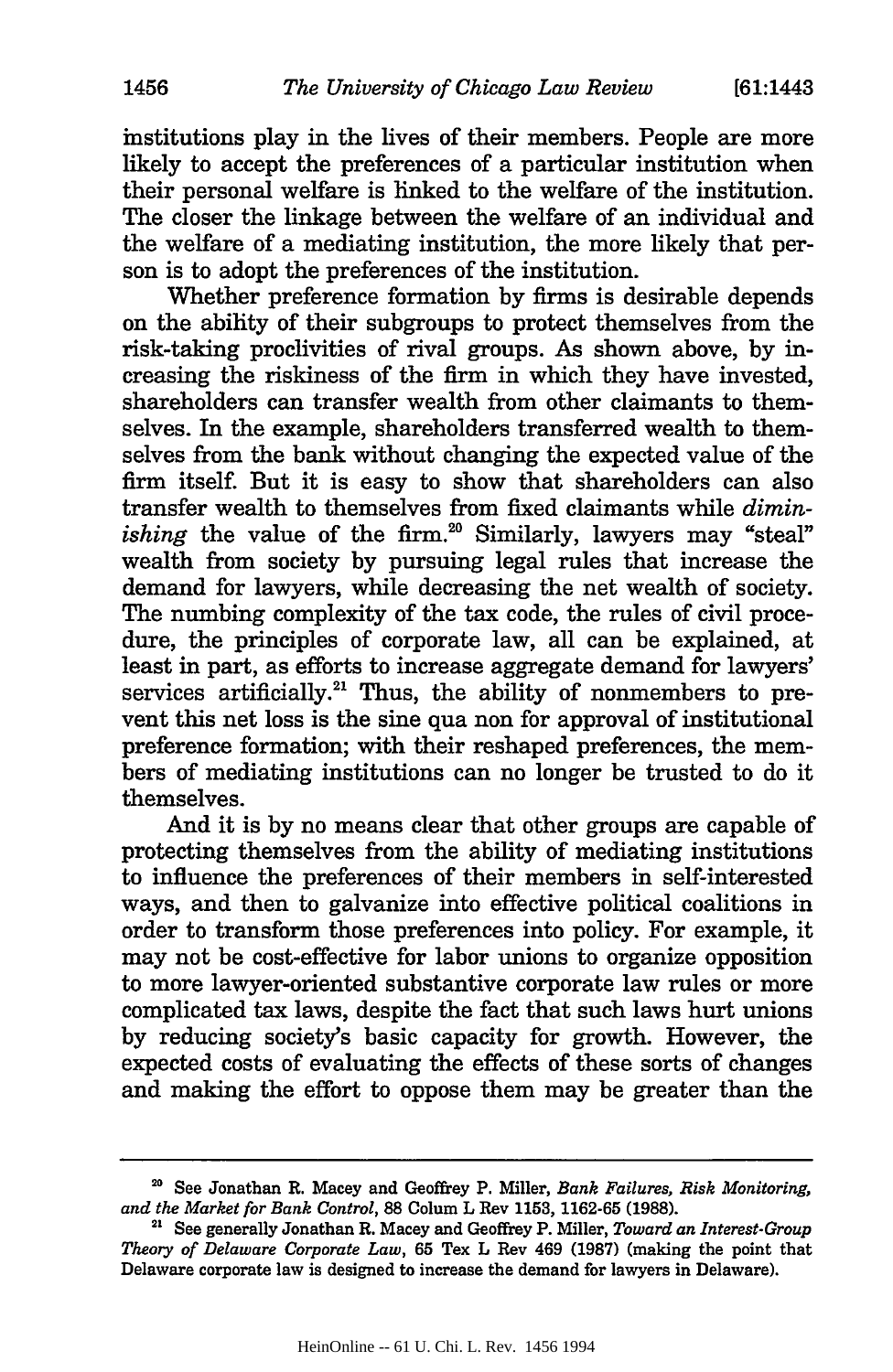expected benefits. Where this is the case, it will be rational for unions to refrain from opposing such laws.

On occasion, the self-interest of rival groups will offset each other. For example, doctors may organize to combat more liberal rules in malpractice cases, despite the benefits that such rules would provide to lawyers. And business interests such as the Business Roundtable might galvanize into an effective political coalition to oppose needless complexity in the tax laws or corporate law rules that encourage baseless litigation.

#### II. DISENGAGEMENT IN MEDIATING INSTITUTIONS: THE CORPORATION AND BEYOND

Disengagement, which results when members delegate duties to institutional specialists, is characteristic of mediating institutions. For example, economists view the modern publicly held corporation as efficient because it separates the firm's risk-bearing and decision-making functions. $2^2$  The benefits of separation come from shareholders' ability to eliminate nonsystemic risk by diversifying their investments across a portfolio of firms. But shareholders' complete withdrawal from the firm's decision-making process exposes them to costs, as managers may divert shared resources to themselves.

As Michael Jensen and William Meckling explained in their path-breaking article on the theory of the firm, shareholders, as principals, have delegated to the firm's managers, as agents, the responsibility for running the day-to-day operations of the firms in which they have invested.<sup>23</sup> Investing shareholders, anticipating divergences between the managers' interests and their own, will seek to limit managers through monitoring and incentive structures for the agents. Similarly, because the managers want to be hired, they will expend resources to guarantee that they will not harm the principals. The costs to the shareholders are known as monitoring costs, while the costs to the managers are known as bonding costs. Even after the managers and shareholders have taken these precautions, their agency relationship will produce residual losses that none of the parties find worthwhile

<sup>&</sup>lt;sup>22</sup> See Eugene F. Fama, *Agency Problems and the Theory of the Firm*, 88 J Pol Econ **288 (1980).**

**<sup>&</sup>quot;** Michael **C.** Jensen and William H. Meckling, *Theory of the Firm: Managerial Behavior, Agency Costs and Ownership Structure,* **3 J** Fin Econ **305 (1976).**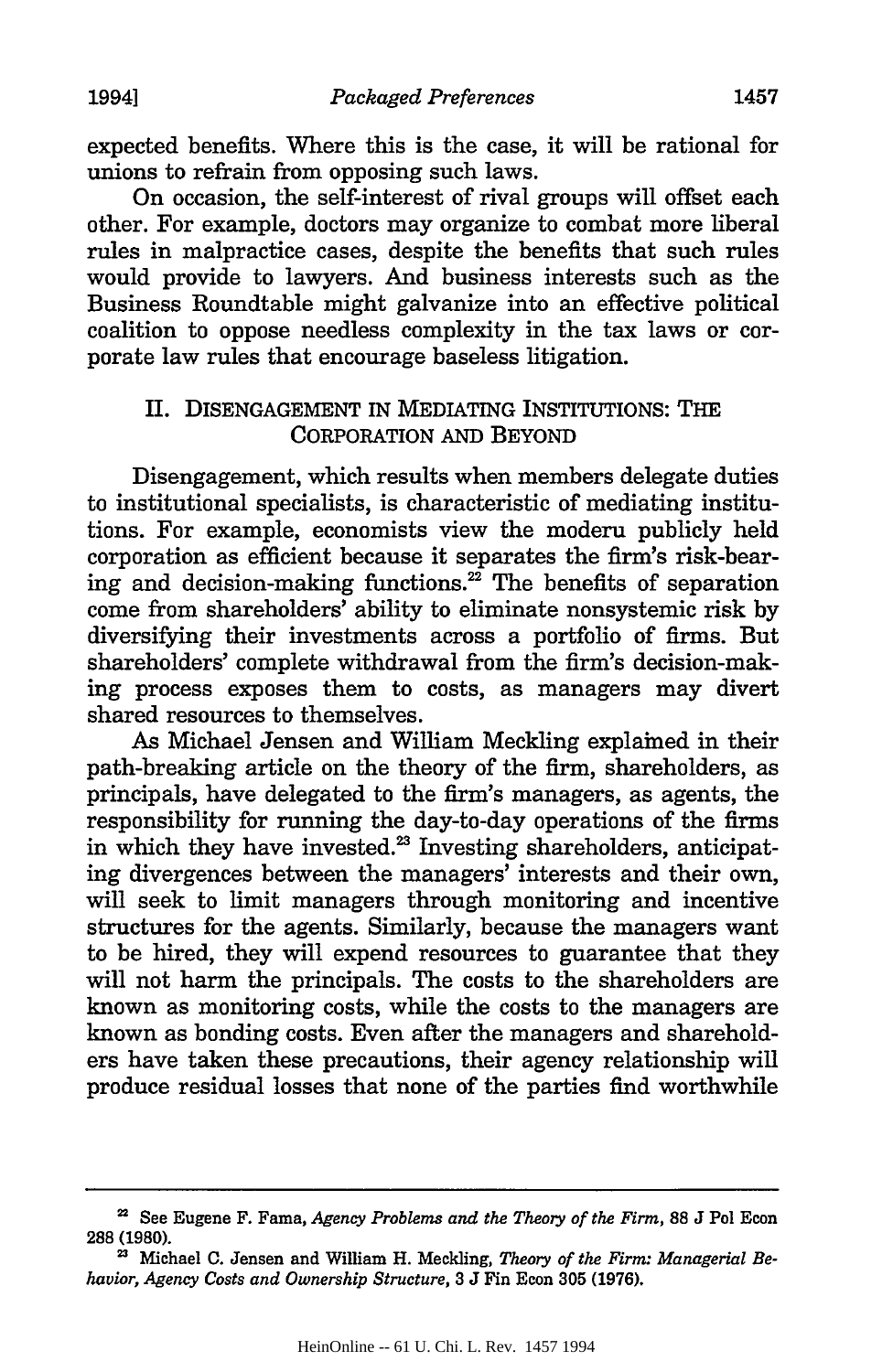to avoid. These residual losses, however, will not outweigh the benefits of membership, or the firm will cease to exist.<sup>24</sup>

Eugene Fama has argued that the benefits of specialization are the central justification for the organization of the modern, publicly held corporation." Managers specialize in decision making, while investors specialize in risk bearing. The managers are inefficient risk bearers because their investments are undiversified, while the shareholders are inefficient managers because they have no management skills.

Scholars have pointed out how new, innovative forms of mediating institutions can help existing mediating institutions operate better. For example, Henry Manne has observed how the market for corporate control can make the corporation operate better by helping to align the interests of managers with the interests of shareholders.<sup>26</sup> Similarly, the emergence and increasing dominance of large institutional investors may mitigate the agency-cost problem by providing more efficient monitoring of the corporation.<sup>27</sup> The point here is that people's preferences about the investment strategies and the optimal level of risk taking for the firms in which they have invested will be determined by the form that their investments take. In addition, people's ability to disengage themselves from the active management and monitoring of their investments will be determined by the nature of their investments. Certainly it is true that, as a general rule, people with a greater taste for risk might prefer equity investments over debt instruments. But it is also true that future decisions, unforeseen at the time an initial investment was made, will be significantly influenced by the type of investment that one has made. Moreover, this analysis applies with even greater force outside of the investment context. People may have complete discretion about the sort of investments they make. But people often will have less choice about their affiliation with other sorts of mediating institutions, such as their family or their religion. Yet their affiliation with such institutions often will have a dramatic effect on the shape of people's preferences.

**<sup>24</sup>**Id at 323-26.

<sup>&</sup>lt;sup>25</sup> Fama, 88 J Pol Econ at 290-92 (cited in note 22).

**<sup>26</sup>**Henry **G.** Manne, *Mergers and the Market for Corporate Control,* 73 J Pol Econ 110, 112-13 (1965) (arguing that mergers are efficient because the "high positive correlation between corporate managerial efficiency and the market price of shares of that company" drives managers to maintain a high stock price to prevent takeovers).

**<sup>27</sup>**See Mark **J.** Roe, *Some Differences in Corporate Structure in Germany, Japan, and the United States,* 102 Yale L J 1927, 1929-30 (1993).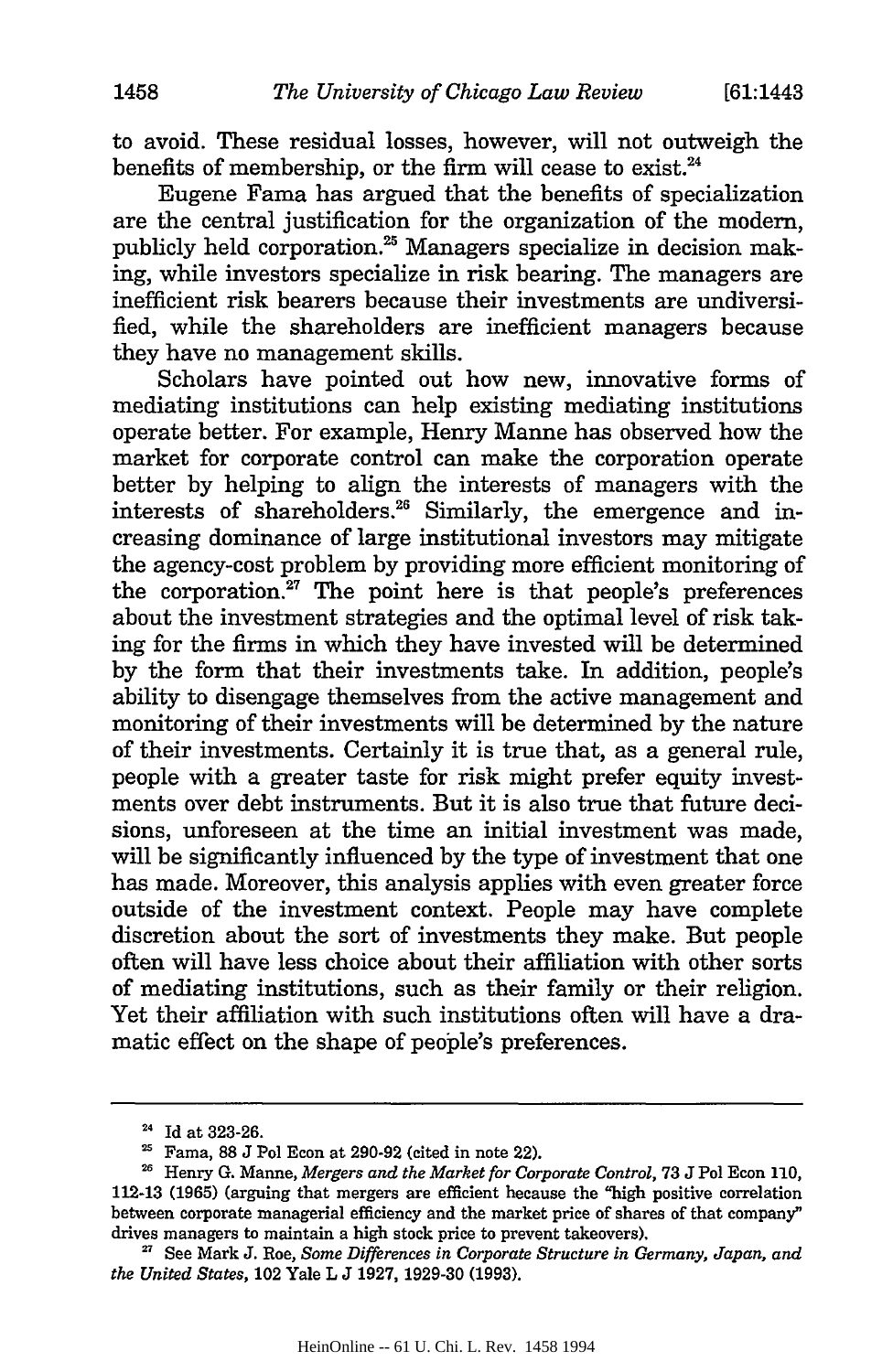This analysis of disengagement and preference formation shows the importance of understanding people's responses to the peculiar incentives of the corporate form. For example, it would affect the debate over the optimal capital structure of firms-the most important current debate in corporate finance-in the following manner.

As Stewart Myers recently observed, "[tihe optimal balance between debt and equity financing has been a central issue in corporate finance ever since Modigliani and Miller [ **I** showed in 1958 that capital structure was irrelevant."<sup>28</sup> We know that "[i]f there is an optimal capital structure [for firms], it should reflect taxes or some specifically identified market imperfections."29 Preference formation and disengagement, if firms anticipate them, can play an important role in determining capital structure.

My analysis indicates that the existing "life cycle" approach to securities issuance by firms should be rejected. $30$  The life cycle approach predicts that, since bank financing is unambiguously more costly than financing through the public offering of securities, firms obtain bank financing when they are too small to afford a public offering of securities. Contrary to expectations, we see large, established firms using substantial amounts of bank financing, often at the same time as financing from the public debt and equity markets. This can be explained by the principles of disengagement and preference formation.

Assume that some firms will find it easier than others to shift the allocation of their assets from relatively safe investments to relatively risky investments. Firms that can easily shift to risky investments present lenders with a greater moral hazard problem. Since firms with firmer investment commitments cannot transfer wealth to themselves in this way, they allow lenders to disengage themselves, devoting their energies to other projects. Lenders will anticipate that disengagement will not be possible when they extend credit to more shifty firms.

Shifty firms will find it costly to enter the securities markets for debt, because the public debt markets are characterized by systematic disengagement. But since banks are not disen-

**<sup>&#</sup>x27;** Stewart **C.** Myers, *Still Searching for Optimal Capital Structure,* **6** Continental Bank **J** Applied Corp Fin 4 **(1993).**

**<sup>2</sup>**Id.

**<sup>&#</sup>x27;** See generally Richard **A.** Brealey and Stewart **C.** Myers, *Principles of Corporate* Fi*nance* **339-65** (McGraw-Hill, 4th ed **1991).**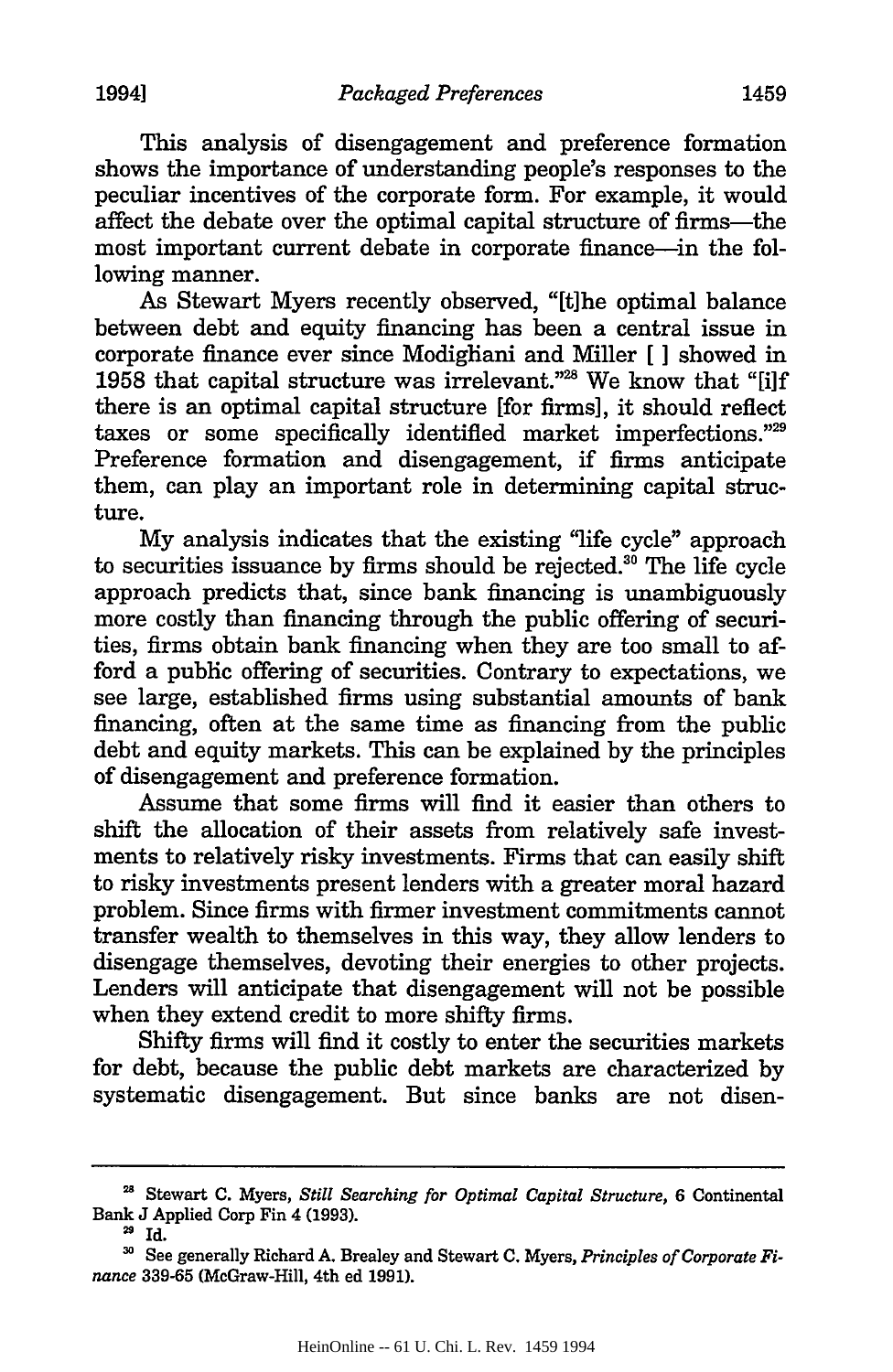gaged-they quite actively monitor the activities and performance of their debtor firms-even the largest shifty firms will prefer bank financing.

It is possible to generalize from the corporate context to other forms of mediating institutions. The types of mediating institutions that one is affiliated with will determine the extent to which one can enjoy the luxury of disengaging from active involvement in the activities of the institution. And just as the securities markets and the investment contract that one has with a firm will determine the risk preferences of investors, so too will other forms of mediating institutions influence people's preferences in fundamental ways.

Unfortunately, the current scholarship on the economic nature of the firm, with its emphasis on the efficiency gains from organizing institutions to minimize information costs and better allocate risk, has not been extended to inform studies of government or other forms of mediating institutions. Since competitive capital markets force corporations to evolve more quickly than other forms of mediating institutions, methods borrowed from the corporate context are likely to be the most advanced.

Like the publicly held corporation, other forms of mediating institutions are designed to permit or even to encourage disengagement. Political parties are one example. Clearly, political parties serve a variety of functions as mediating institutions. To begin with, political party affiliations supply voters with information, serving the same function for politicians as brand names play for products: they are "cheap sources of information about which candidates are likely to best serve the interests of voters or contributors."<sup>31</sup> While this explanation for political parties has a surface plausibility, it seems incomplete, because the quality of the signal sent by party affiliation is weak at best.<sup>32</sup> This is because political parties in the United States lack ideological cohesion.33 In fact, on most issues, American political parties do not offer clearly different choices. Both parties support popular programs and eschew unpopular ones. <sup>4</sup>

Political parties play much the same role for *politicians* that public corporations play for investors. Just as corporations permit

**<sup>31</sup>**Sam Peltzman, *Constituent Interest and Congressional Voting,* 27 J L & Econ 181, 197 (1984).

<sup>&</sup>lt;sup>32</sup> See Macey, 89 Mich L Rev at 16-17 (cited in note 12).

**<sup>3</sup>**Id at 10-11.

**<sup>&#</sup>x27;** See Gerald M. Pomper and Susan **S.** Lederman, *Elections in America: Control and Influence in Democratic Politics* 167-73 (Longman, 2d ed 1980).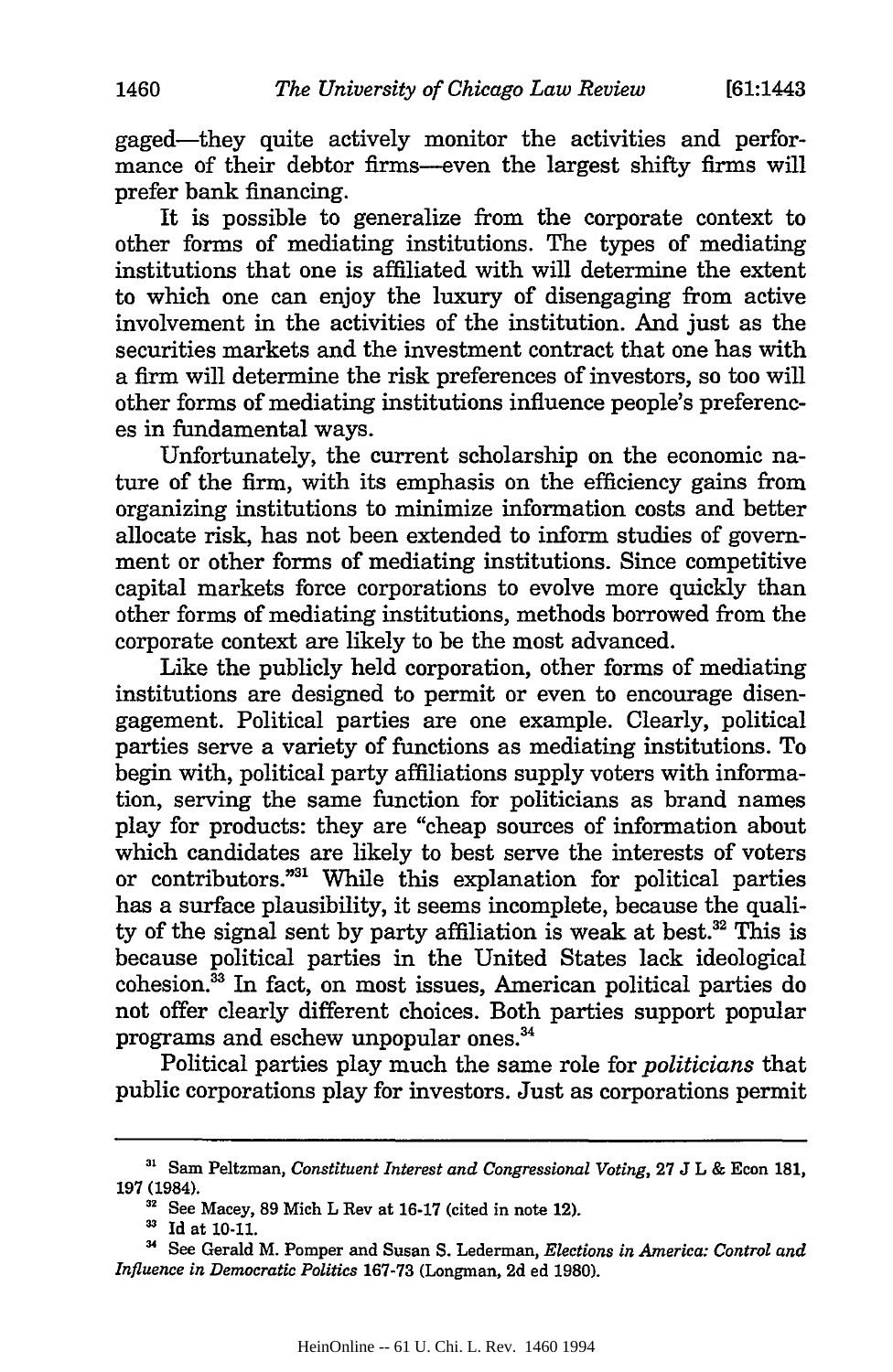specialization and disengagement **by** investors, so too do political parties permit specialization and disengagement **by** politicians.

Much of the existing work on political parties presumes that voters have fixed preferences over the issues relevant to the political party, and that they select their party affiliation based on how closely the rival parties' positions are to their own points of view. Steven Calabresi's contribution to this Special Issue provides an example of how scholars generally view political parties. Professor Calabresi takes the view that political parties reduce "political agency costs" by "tying tens of thousands of office-holding political actors to a fairly defined set of programs and ideas for which they will ultimately be held accountable."35 In other words, Professor Calabresi takes the view that people join political parties with fixed preferences about issues, and use political parties as a means of transforming those preferences into policy by limiting the ability of political actors to diverge from their promises to respect voters' preferences once elected. This account seems unconvincing for at least three reasons.

First, at least with respect to the American experience, political parties offer no mechanism through which political parties can control members who stray from the party line. This is because American political parties cannot sanction members who do not exhibit party loyalty. In the absence of an ability to control members, political parties cannot make a credible commitment to control political agency costs.

Second, not only do political parties not sanction their members, but political parties in America differ from one another only marginally with respect to their programs and ideas. In other words, Professor Calabresi's assertion that political parties offer voters a "fairly defined set of programs and ideas" seems highly overstated.<sup>36</sup>

Finally, the assumption that voters have fixed preferences about issues seems subject to serious challenge. As developed above, it seems clear that voters do not have rational preferences. Because of this, voters are attracted to mediating institutions, in part, because such institutions can overcome some of the problems posed by irrationality by structuring people's belief systems for them.

Calabresi, **61 U** Chi L Rev at **1526** (cited in note 4).

See Macey, **89** Mich L Rev at 16-17 (cited in note 12) (making the point that the ideological signal sent by party affiliation is quite weak).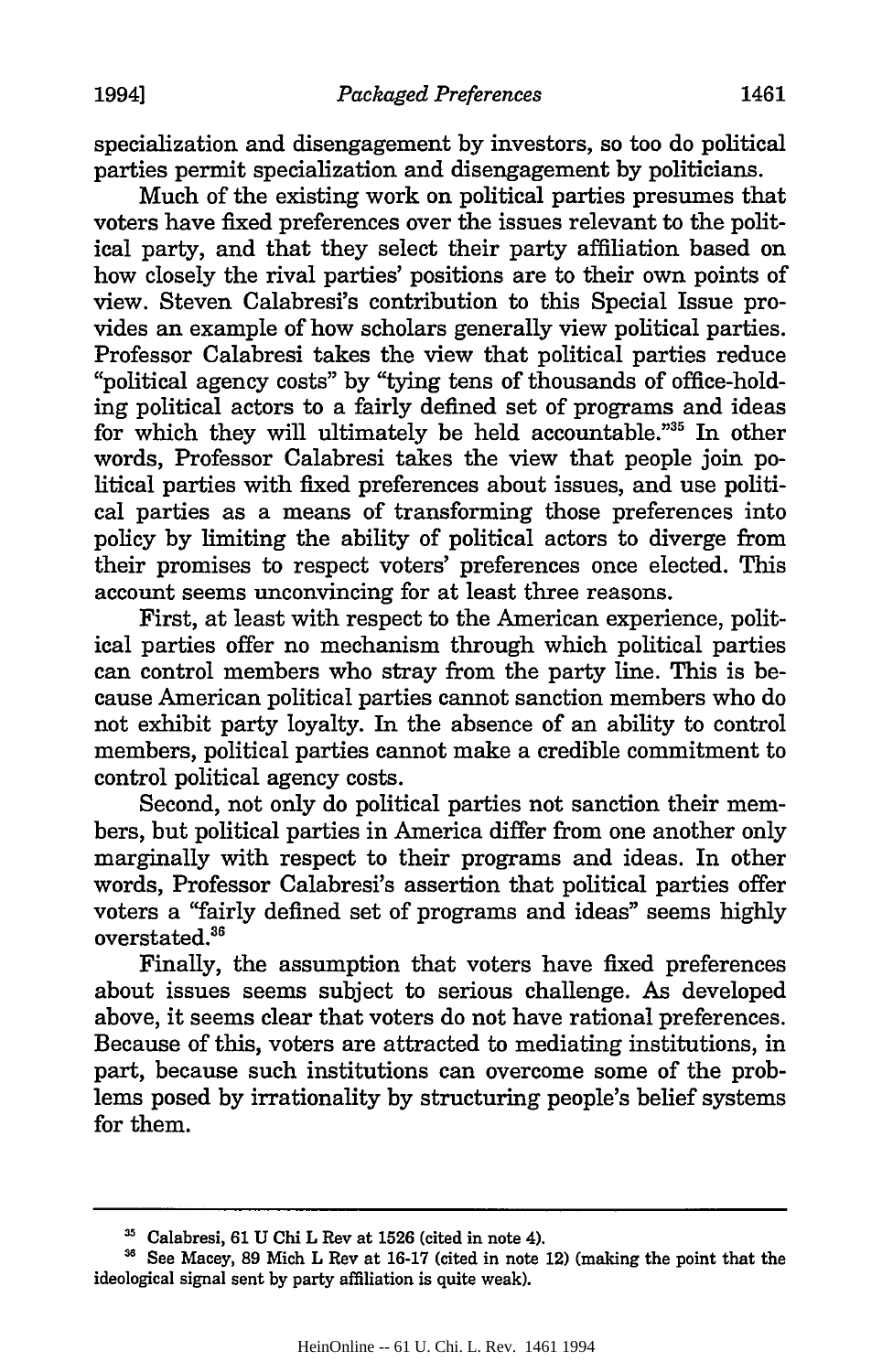Thus, party affiliation may *determine* voters' preferences over many issues, rather than the other way around. In other words, voters do not tell political parties what positions to take, political parties tell voters what positions to take, on at least some issues. Clearly, for some issues, like abortion or crime, people are likely to hold preferences that are not influenced by political party affiliation (although these preferences probably will be influenced by other mediating institutions, such as religious organizations, neighborhood organizations, or family affiliation). However, on other issues, like trade and foreign policy, political parties will lead rather than follow with respect to preference formation. The task of responding to voter preferences then falls to individual politicians.

Politicians have limited time, power, and influence. Not even the President can credibly guarantee to a particular constituency that she will be able to pass a particular piece of legislation. But by relying on mediating institutions, politicians can improve their performance. Just as shareholders in firms specialize and diversify, so too do politicians with party affiliations specialize and diversify by becoming champions of particular interest groups and particular causes. Just as individual investors can purchase managerial expertise by buying stock in a particular company, or individual workers can obtain negotiating expertise by joining a union, so too can interest groups buy political expertise by affiliating with a particular political party.

Political parties represent broadly divergent interests: doctors, lawyers, bankers, truckers, suppliers of military hardware, and even government bureaucrats. These groups are clients of political parties; they will care deeply about some issues and be relatively indifferent about other issues.<sup>37</sup> Political parties provide the forum through which these interest groups can trade support with each other. By supporting a particular political party that favors the interest of both truckers and doctors, truckers and doctors can support the political goals of the other group in exchange for support by that group for its own goals. It is simply too expensive for individual politicians, or individual interest groups, to reconcile all of the competing interests necessary to ensure that their views will be reflected in policy outcomes. Thus, for example, a politician with close ties to labor unions can make a more credible commitment to support the

**<sup>&</sup>quot;** See Cotton M. Lindsay and Michael T. Maloney, *Party Politics and the Price of Payola,* 26 Econ Inquiry 203, 205 (1988).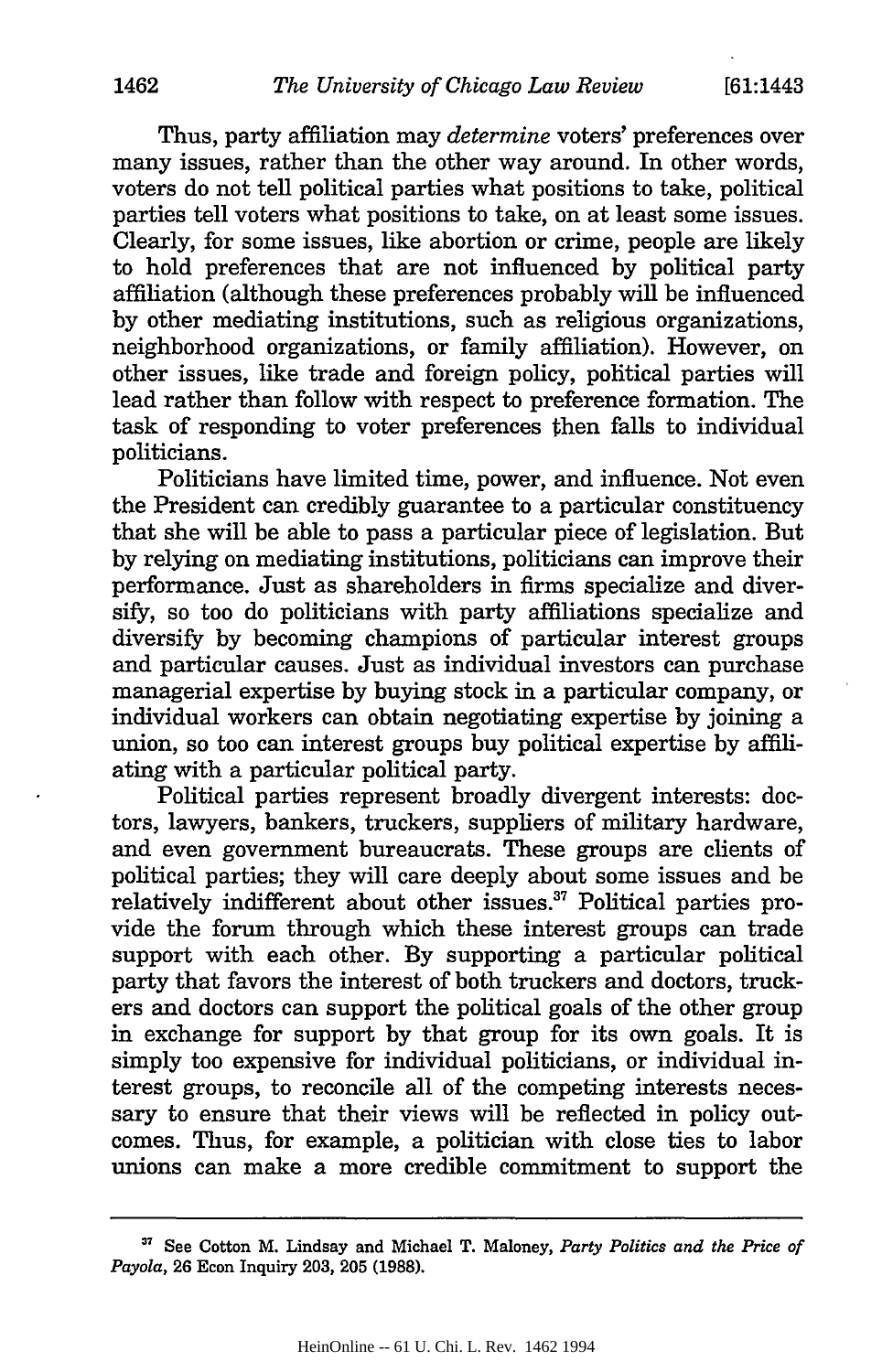programs favored by those unions if she is affiliated with a political party with whom she can bargain on behalf of her union clients. By affiliating with a political party, the politician can exchange her votes on issues of little relevance to the union for the support of other politicians on labor issues.

This is the role that political parties serve. Politicians cannot win on every issue, but by affiliating with a political party politicians obtain the advantages of diversification; they will be the winners on some issues. Affiliating with a political party enables politicians to trade political support over issues they care deeply about for promises of future support to other members of the same party on issues those politicians care about. In this way, party affiliation enhances the value of the votes of individual politicians.

Similarly, political party affiliation allows individual politicians to specialize in particular subject areas, safe in the knowledge that following the "party line" in other areas will be the most effective strategy. The disengagement point is the same. Politicians do not have to become knowledgeable about all relevant issues. The party's position constitutes a source of information. Thus, just as investors who do not own diversified portfolios of stock do not fare well against investors who do, politicians who are not members of political parties do not fare well against politicians who are. While this point is somewhat counterintuitive, because most people are taught that political parties are organized to serve the interests of voters, I would posit that, upon reflection, many would agree that political parties are designed to serve politicians' interests at least as much as they are designed to serve voters' interests. After all, politicians have far more at stake in choosing a party affiliation than do individual voters.

Indeed, the benefits of political parties as mediating institutions provide the best available explanation of this phenomenon, since political parties do not convey much of a signal to people about the ideological orientation of their members. Nor do political parties provide much information about the positions favored by particular politicians on particular issues. As Sam Peltzman has shown, party membership is not necessarily a fundamental source of voting patterns for politicians.<sup>38</sup> Instead, political parties provide a forum through which politicians can use their political power more efficiently, and at lower risk.

<sup>&</sup>lt;sup>38</sup> Peltzman, 27 J L & Econ at 197 (cited in note 31).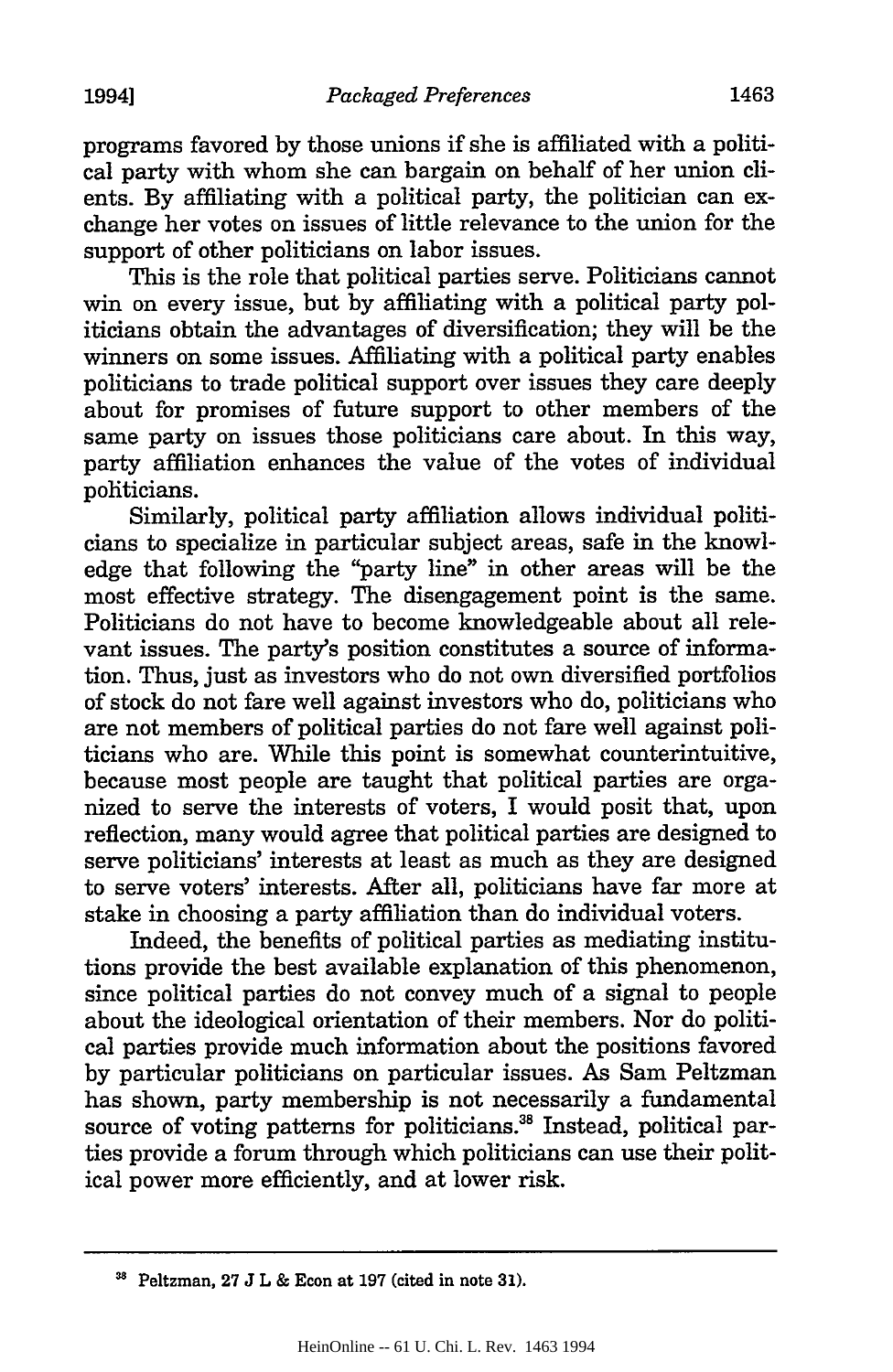Following Ronald Coase's lead, the political party can be envisioned as a mechanism by which transactions that would otherwise take place in markets come to take place within firms.<sup>39</sup> Market transactions take place in order to benefit from the information generated by the price-setting mechanism of the marketplace. 40 Transactions take place within firms in order to capture the savings in transactions costs that firms enjoy over markets.4' In particular, where there are contracting costs, such as the costs associated with opportunistic behavior, market participants will have strong incentives to reorganize their activities within firms. For example, where a contract calls for one party to make a firm-specific capital investment in a fixed asset in exchange for a fixed payment of cash, the contract leaves the party making the investment open to exploitation by the other party. The other party will have an incentive to renegotiate the contract once the first party has made the firm-specific investment, which, by definition, cannot be redeployed to an alternative use. By integrating vertically, firms can eliminate the incentives to act opportunistically by exploiting firm-specific capital investments because all of the gains from specialization will be captured within a single firm.

Similarly, politicians make exploitable investments in developing relationships with particular interest groups, and in developing knowledge and expertise in particular subject areas. Joining political parties, like joining in firms, helps politicians to reduce the risks associated with making these sorts of investments. The politicians who constitute a political party represent a whole set of nondiversifiable investments in a wide range of policy issues and positions. Party membership allows party members to diversify their investments in policy issues, to disengage from a wide range of issues, and hence to specialize in a small number of policy areas. At the same time, when an individual politician runs for reelection, his party membership enables him to claim credit for the accomplishments of his party, even those for which he was only tangentially responsible.

Politicians seeking to effect changes in legal rules could attempt to bargain with other politicians individually in a market setting. Alternatively, politicians could join a "firm"--that is, a political party-in order to economize on transaction costs by re-

**<sup>3&#</sup>x27;** See R.H. Coase, *The Nature of the Firm,* 4 Economica 386 (1937).

**<sup>40</sup>**Id at **394-95.**

 $41$  Id at 391.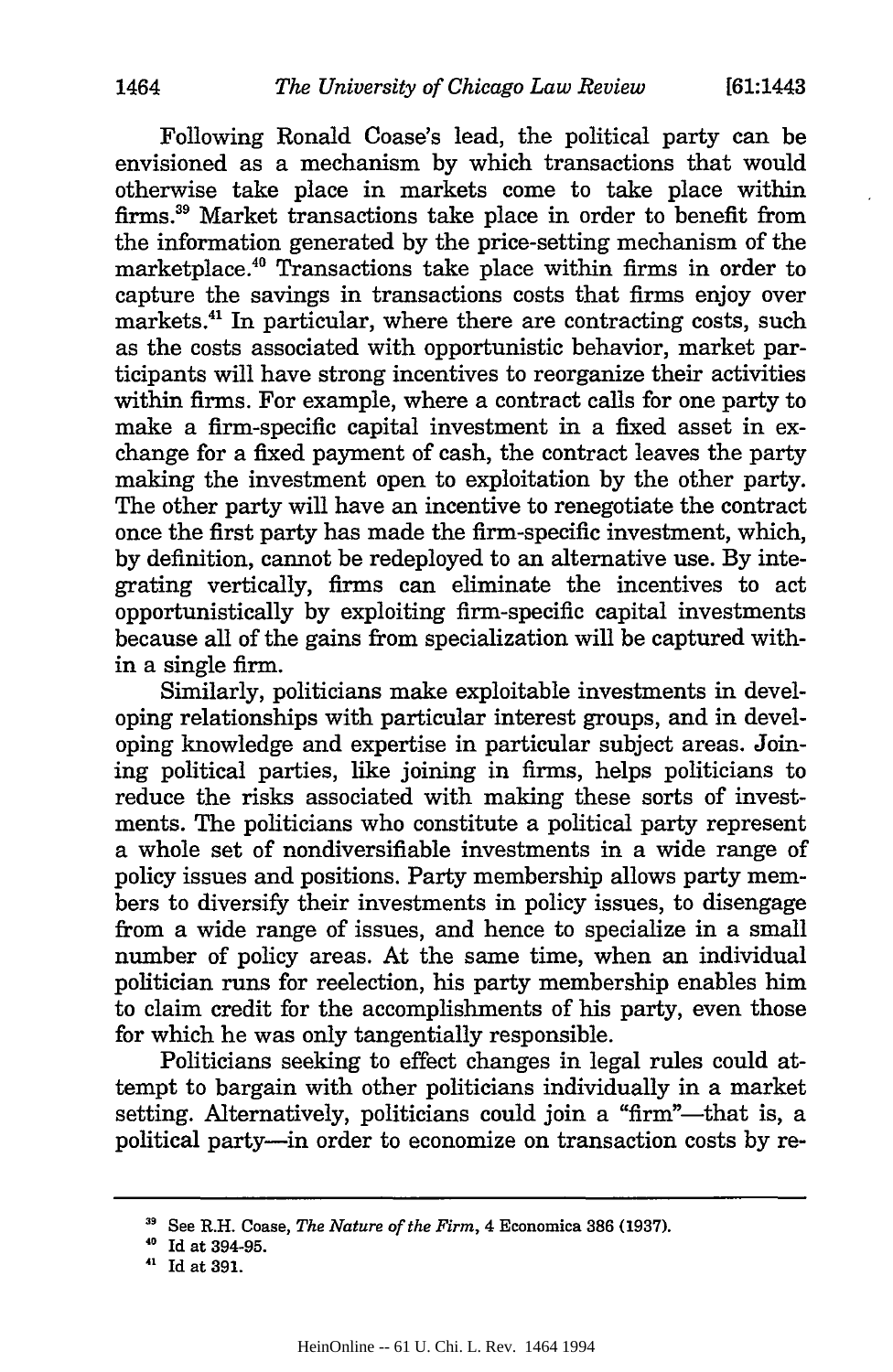placing the price mechanism that characterizes market transactions with the long-term contracting that characterizes firms and political parties.

The disengagement hypothesis also allows us to see the U.S. Constitution as a special form of mediating institution, which permits disengagement by the general populace from the lawmaking process during times of ordinary politics. The American constitutional system is designed to raise the decision costs of government.42 Many features of U.S. constitutional design, including the bicameral legislature, the rules regarding the size and composition of the House and the Senate, the executive veto, the presentment requirement, the separation of powers, and judicial review, are structural devices designed to make it more difficult to pass laws.<sup>43</sup> The principal effect of these features is to permit disengagement by ordinary citizens by reducing the efficacy of rent-seeking by organized interest groups, thus relieving ordinary citizens of some of the burden of organizing into political coalitions to reduce the rent-seeking of others. Hamstringing the government permits ordinary citizens to pursue their own interests, should they so desire. Because the Constitution makes it difficult for Congress to pass laws, individual citizens are not forced into a preoccupation with political life, but instead can lead private lives free from fear of government intervention and the need to lobby for forbearance from excessive regulation. The system of checks and balances, of which the separation of powers is a part, permits disengagement by citizens who recognize that otherwise, during times of ordinary politics, well-organized groups will cause elected representatives to enact laws that reduce net social welfare in order to benefit the well-organized groups. As Bruce Ackerman has observed, the principal defense given in *The Federalist Papers* for ratification of the new Constitution was that it laid the "foundations for a different kind of politics-where well-organized groups try to manipulate government in pursuit of their narrow interests."<sup>44</sup>

There are only two ways that ordinary citizens can deal with the coalitions formed by these interest groups. The first is by forming interest groups (which, of course, are mediating institu-

**<sup>42</sup>**See Jonathan R. Macey, *Thayer, Nagel and the Founders' Design: A Comment,* **88** Nw U L Rev 226, 239 (1993).

**<sup>&</sup>quot;** See Jonathan R. Macey, *Promoting Public-Regarding Legislation Through Statuto***ry** *Interpretation: An Interest Group Model,* **86** Colum L Rev **223,** 247-50 **(1986).**

**<sup>&#</sup>x27;** Bruce **A.** Ackerman, *The Storrs Lectures: Discovering the Constitution,* **93** Yale L **J 1013, 1020** (1984).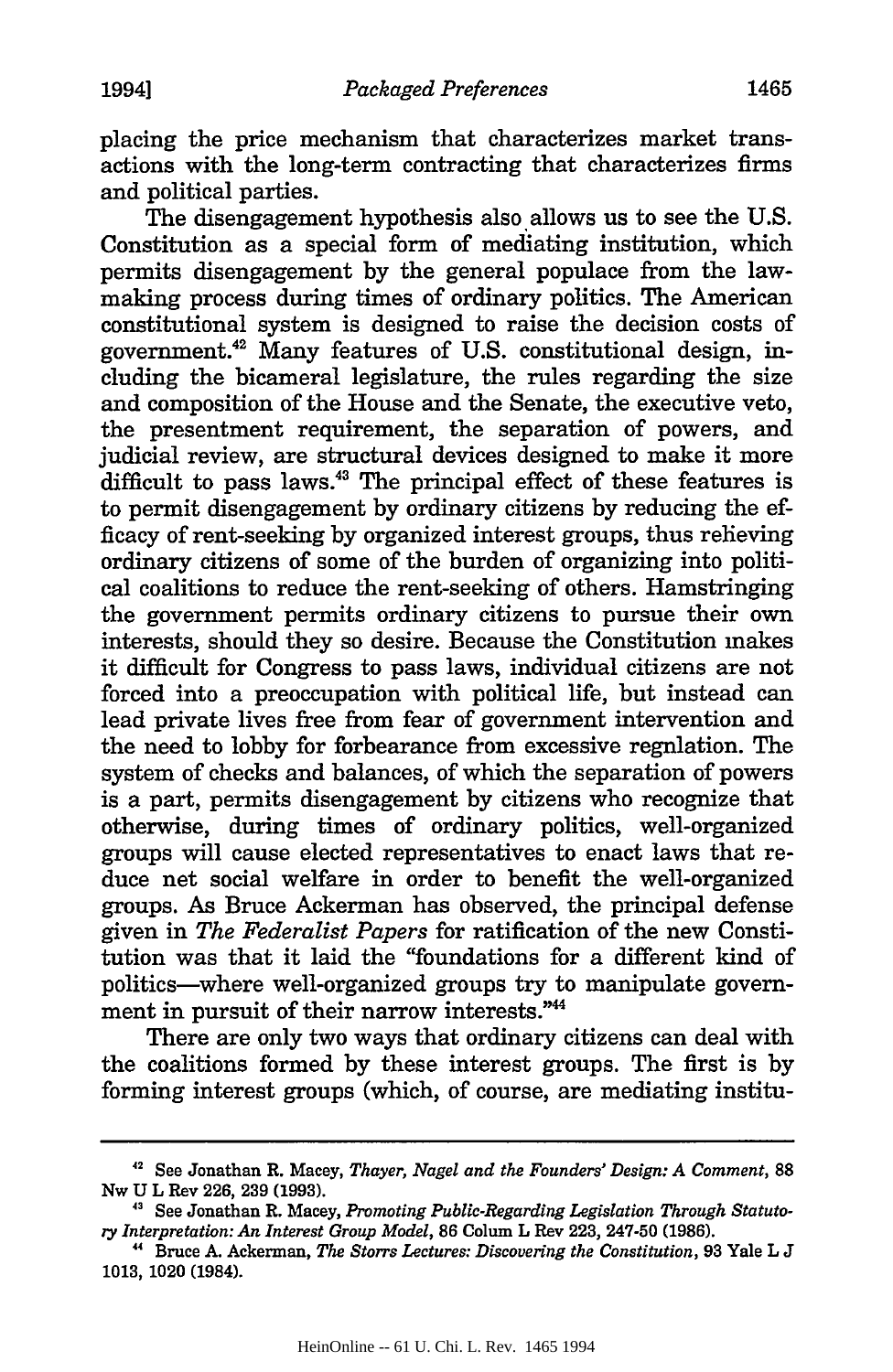tions themselves) in order to make sure that their preferences are well represented in the political decision-making process. The second is by establishing a constitutional structure that makes it more costly for laws to be passed in the first place. The Framers of the U.S. Constitution recognized that "the future of American politics will not be one long, glorious reenactment of the American Revolution."45 Rather, with the exception of a few, largely unrepresentative activists and academics, people for the most part want to disengage from the political process. That is, they want to ignore politics and pursue happiness and self-fulfillment in a private rather than a public setting. Such pursuits are impossible in the presence of a monolithic central government run by selfish politicians who, by and large, seek to transfer wealth from the politically uninterested to the politically well-connected. The constitutional structure, acting as a mediating institution, serves two goals simultaneously: monolithic central government is prevented, and disengagement is fostered.

Thus, we see that, in a wide variety of settings, mediating institutions permit disengagement so that people are free to channel their interests and energies however they see fit. A properly functioning constitutional scheme serves as a mediating institution that permits disengagement by raising the decision costs of government. Absent such constitutional provisions, citizens would be forced into the public sphere in order to resist the activities of interest groups. According to the interest-group or economic theory of legislation, market forces prompt politicians to enact laws that serve private rather than public interests. Statutes are commodities that are supplied by lawmakers to the political groups or coalitions that outbid competing interest groups. The process by which interest groups seek to obtain favors from government is called "rent-seeking." Individuals capture rents when they obtain payments in excess of the market price for the use of economic assets (such payments are known as economic rents). Rent-seeking imposes considerable costs on society:

The most widely understood external costs are those that third parties encounter when they attempt to block legislation that threatens to transfer wealth from those third parties to the rent-seeking interest groups. In addition, rentseeking is inefficient because it can result in several forms of

<sup>45</sup> Id.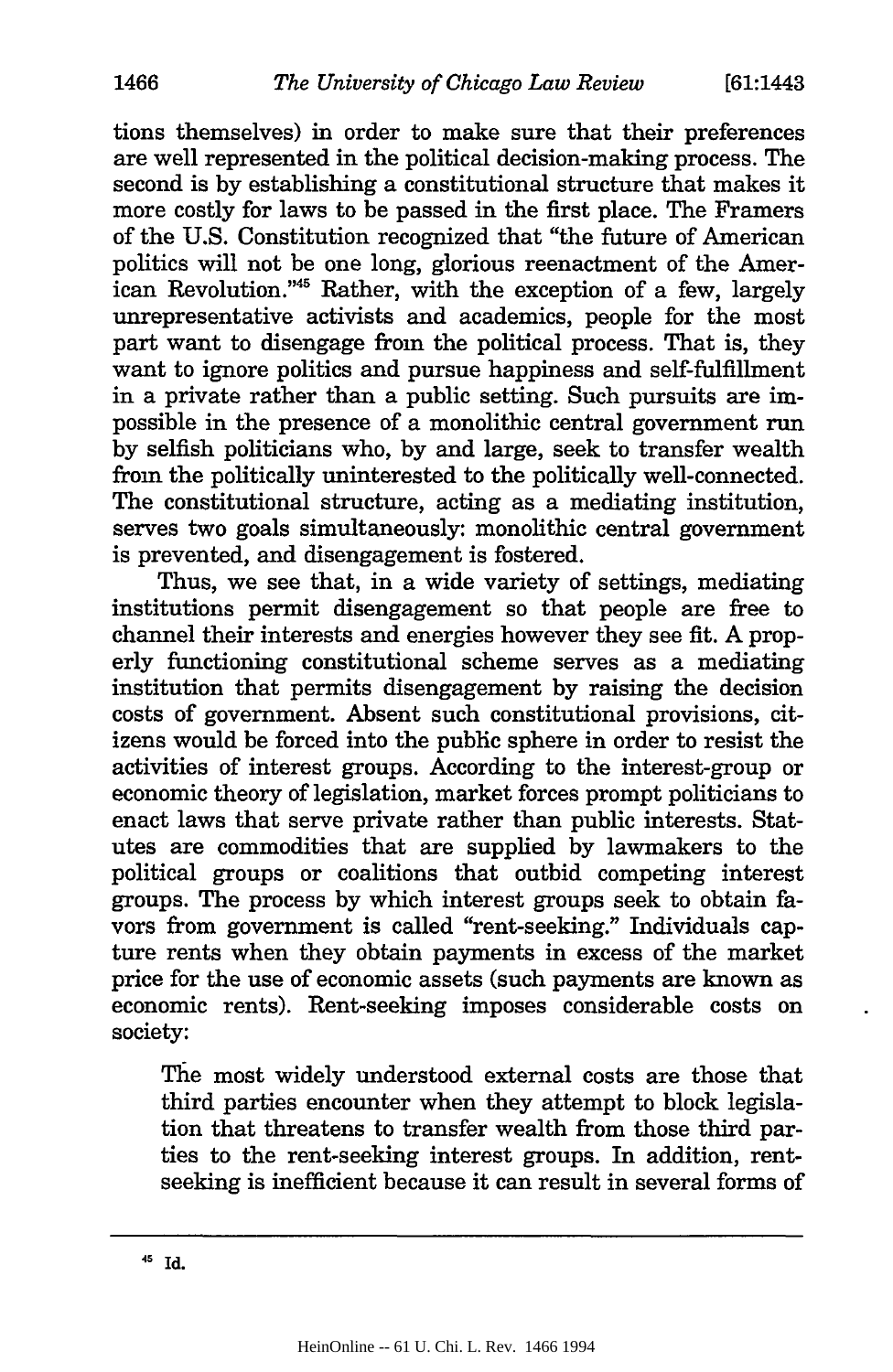deadweight social losses. For example,... interest groups seeking wealth transfers must expend resources to obtain those transfers .... Deadweight social losses also occur when legislation creates truly unnecessary regulation that imposes greater costs on some firms than others, thus giving certain firms a competitive edge. Where such regulations exist, deadweight loss results as the parties subject to the regulation must expend resources to comply with the regulation.

Another, more subtle cost of interest group regulation.., is that it prompts economic resources to be diverted from more valued to less valued-but unregulated-uses. Finally, the power of the government to effect wealth transfers imposes costs even on markets that *appear* to be operating free of governmental intrusion; even in such unregulated markets economic actors must expend resources to keep their markets clear of governmental regulation.<sup>46</sup>

The point here is that raising the decision costs of government permits disengagement by enabling citizens to avoid the costs imposed by rent-seeking without incurring the substantial costs of organizing into effective political coalitions in order to deter unwanted governmental activity. However, just as it is inefficient for shareholders and managers to eliminate completely all agency costs within corporations, it is also inefficient for constitutions to eliminate completely all agency costs within government. This is because rent-seeking cannot be eliminated without cost. There are direct costs associated with maintaining constitutional safeguards such as the separation of powers, the executive veto, and the independent judiciary. In addition, there are indirect costs: these sorts of devices make it more difficult to pass *all* laws, both good and bad.

As a result, there will be an optimal, nonzero level of constitutional safeguards against rent-seeking, and an optimal level of disengagement from the political realm by citizens. Like shareholders, a rational citizen will only expend resources to become engaged in the political sphere until the costs of such expenditures equals the expected benefits in the form of what is, at least from the perspective of that citizen, better government.

**<sup>&</sup>quot;6** Jonathan R. Macey, *Transaction Costs and the Normative Elements of the Public Choice Model: An Application to Constitutional Theory,* 74 Va L Rev 471, 478-79 (1988).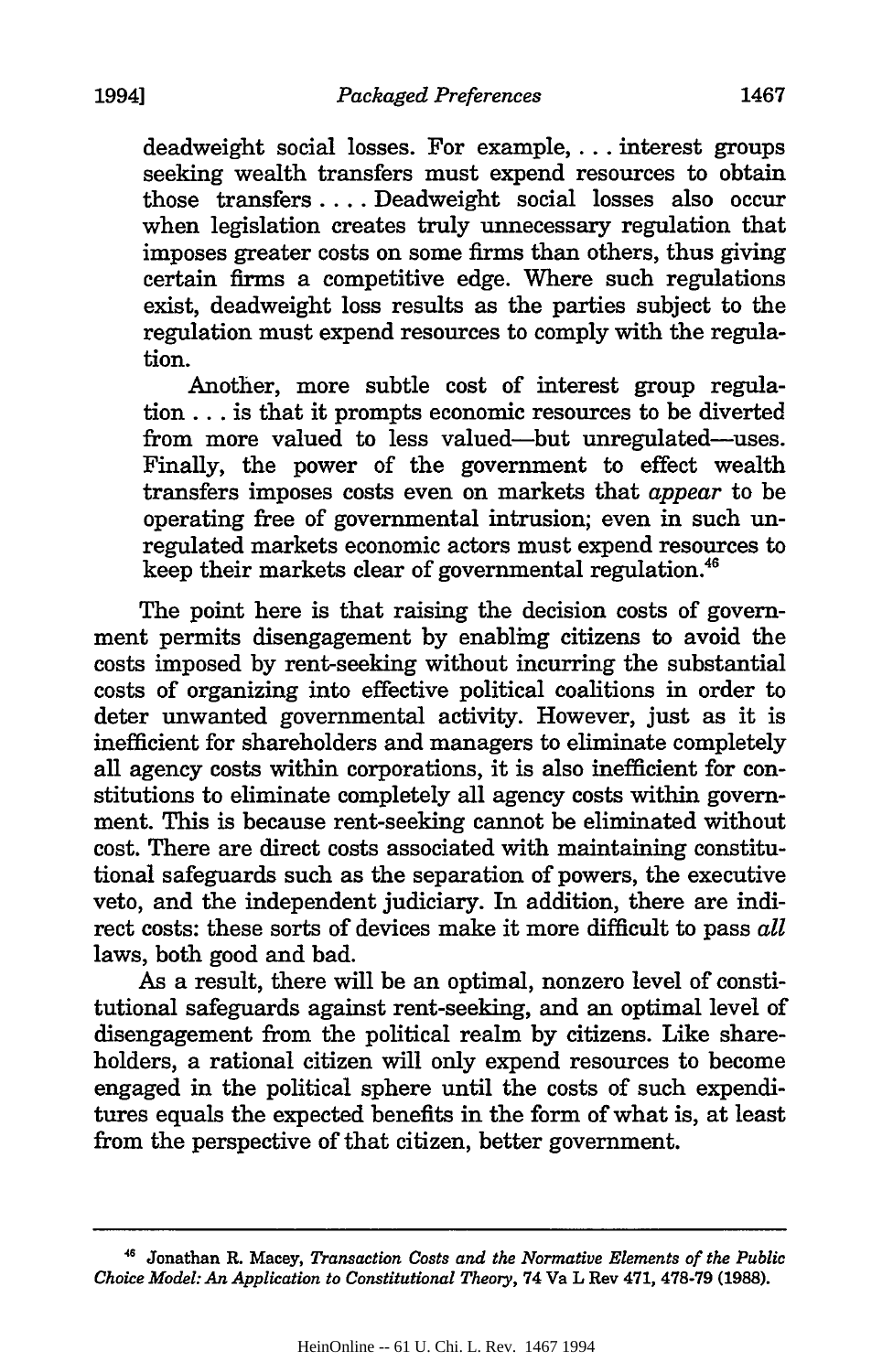This mediating-institutions model faces a competing conception of citizens' relationship to the structure of their government. The alternative model, often referred to as classical republicanism, has its origins in the notion, traceable to Aristotle and embraced by scholars to this day, that civic involvement is not just a good thing, but is the best life for human beings. $47$  This approach values citizen participation in government as an end in itself. The premise underlying this approach is that any system of government lacking sustained, widespread citizen participation and involvement will suffer because its members will not develop the feelings of "empathy [and] social solidarity" necessary to sustain a liberal democracy.<sup>48</sup> Some classic or civic republicans take the view that a system lacking widespread and frequent citizen participation is necessarily oppressive,<sup>49</sup> while others restrict themselves to the view that civic involvement and political engagement is "often an important individual and collective good."50

This vision of public life has direct implications for the theory of mediating institutions being developed here. This is because mediating institutions are an important forum through which citizens can express themselves in public life. As Cass Sunstein has observed:

Citizenship, understood in republican fashion, does not occur solely through official organs. Many organizations-including labor unions, religious associations, women's groups of various sorts, civil rights organizations, volunteer and charitable groups, and others, sometimes marking themselves outside of and in opposition to conventional society-serve as outlets for some of the principal functions of republican systems. These functions include the achievement of critical scrutiny of existing practices, the provision of an opportunity for deliberation within collectivities, the chance to exercise citizenship and to obtain a sense of community, and the exercise of civic virtue, under-

<sup>&#</sup>x27;T See Cass R. Sunstein, *Beyond the Republican Revival,* **97** Yale L **J 1539,** 1547 n **37** (1988); Hannah Arendt, *On Revolution* 217-85 (Viking, 2d ed 1965).

 $48$  Sunstein, 97 Yale L J at 1547.

<sup>4,</sup> See id. See also Gerald E. Frug, *The City as a Legal Concept,* 93 Harv L Rev **1059,** 1067-70 (1980).

**<sup>&#</sup>x27;** Sunstein, 97 Yale L J at 1547.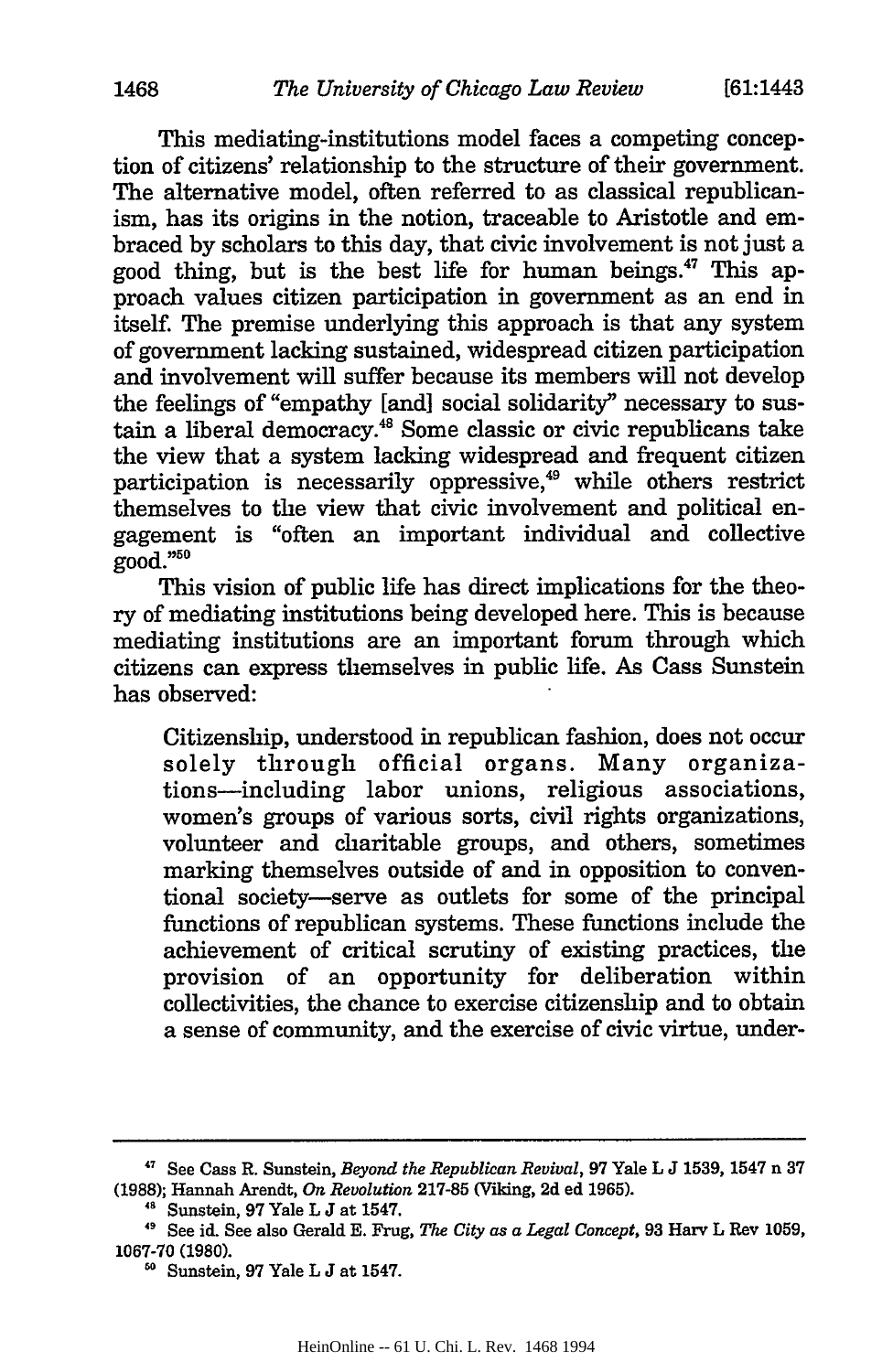stood as the pursuit of goals other than self-interest, narrow- $\rm{lv}$  conceived. $\rm{^{51}}$ 

In other words, the republican vision of the role of mediating institutions, at least as developed by Cass Sunstein, views such institutions as providing a mechanism for facilitating engagement. In sharp contrast, the model of mediating institutions I am presenting here regards such institutions as providing a mechanism for *avoiding* such engagement.

Moreover, the vision of mediating institutions presented by Professor Sunstein describes such institutions as providing a device by which people can transcend their own self-interest. Again, this contrasts with the model of mediating institutions presented here. First, as shown above, mediating institutions are devices by which people can express their own self-interest more effectively. They are not institutions that cause people somehow to subjugate their own self-interest to the greater good.

Because people often simply accept the preferences offered by their mediating institutions, it would not be accurate to say that people's preferences are subjugated to them. In those cases where people have formed preferences independently (whether on the basis of a signal from another mediating institution or on some other basis) and those preferences conflict with the preferences of a mediating institution, then people will either: (1) change their preferences to conform to the preferences of the institution; (2) ignore the preferences of the institution (as is the case with prochoice Catholics, or antiabortion Democrats); or (3) abandon their affiliation with the mediating institution entirely.

Given the existence of these options, and the general lack of coercive power of nongovernmental mediating institutions, it hardly seems plausible that mediating institutions subjugate people's preferences. Sometimes people's preferences are transformed by mediating institutions, and sometimes people have no preferences with regard to a particular issue, in which case their preferences are likely to be formed by their mediating institutions. But in neither case can their preferences be said to have been subjugated to those of their mediating institutions. I do wish to acknowledge, however, the important point that sometimes mediating institutions take positions that are clearly inconsistent with the interests of at least some of their members. But even where this happens, it cannot be said that members' inter-

**<sup>5&#</sup>x27; Id** at **1573.**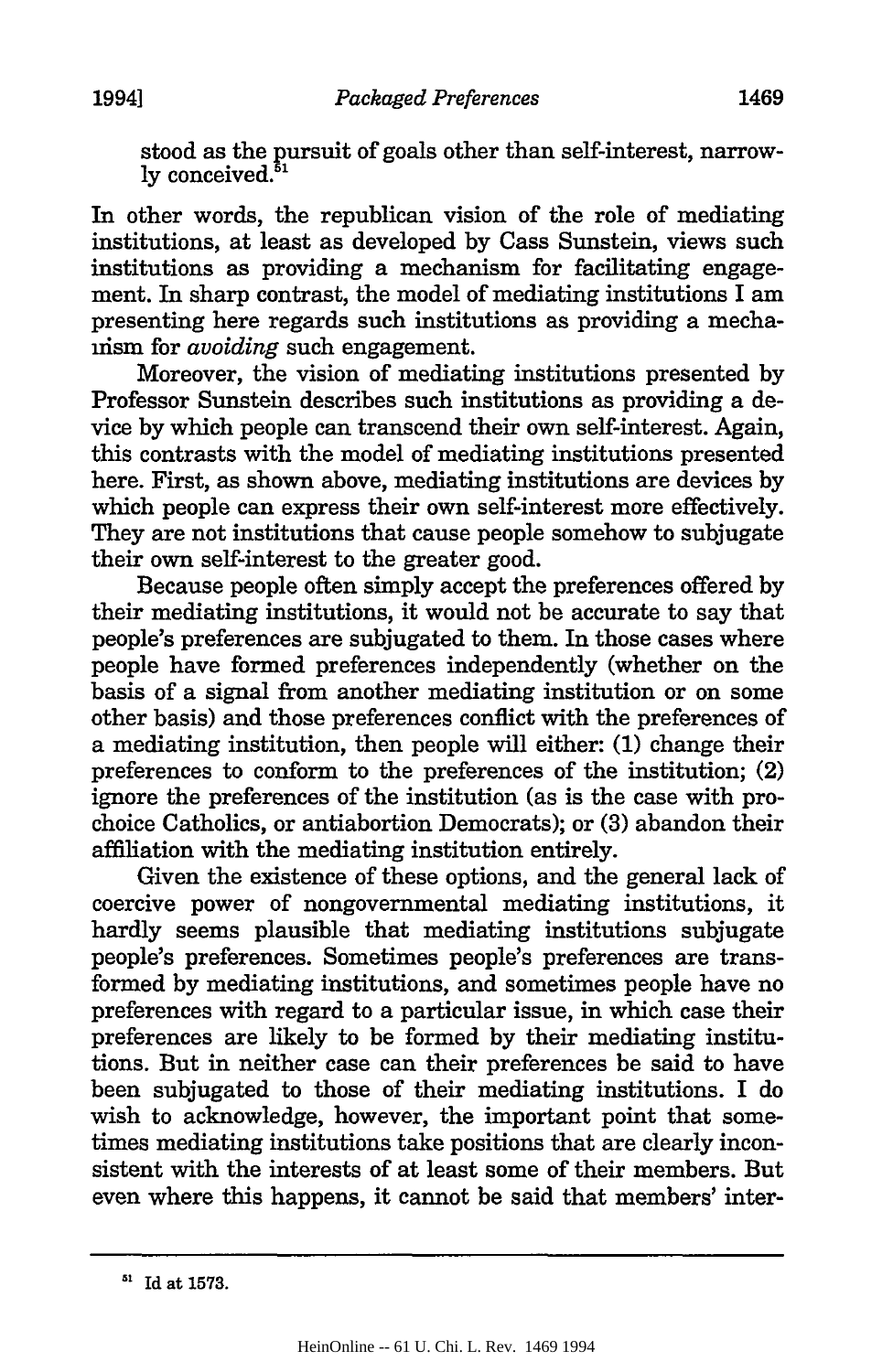ests are being subjugated to the interests of the institution as long as membership represents a positive-sum game. Membership in a mediating institution, like other forms of contractual and quasi-contractual relationships, involves quid pro quos. Sacrifice does not equal subjugation. As long as the sacrifice is compensated for by the presence of benefits in other aspects of the relationship, it is false to say that membership in a mediating institution involves the subjugation of individual preferences to those of a group.

Second, as emphasized earlier, mediating institutions are devices through which people's preferences actually are shaped and molded. They are not institutions through which people's preferences are somehow subjugated to the greater good. This point is shown by a simple experiment. Consider a mediating institution on the lines of those described by Professor Sunstein. Members of that institution have certain preferences regarding the issues of concern to the institution. The experiment compares the intensity of the members' preferences with the intensity of the preferences of nonmembers with respect to those same issues. Suppose one were to compare the preferences of: (1) labor union members with nonmembers, regarding labor issues (such as the legality of hiring permanent replacements for striking workers); or (2) members of religious groups with people unaffiliated with religious groups, regarding religious issues (such as the legality of school prayer); or (3) members of women's groups with nonmembers regarding issues of particular salience to women (such as comparable pay, federal funding of abortion, or standards of proof in rape cases).

I think there is little doubt that the preferences of the members of all of three mediating institutions reflect the self-interest of their members. The assertion that mediating institutions subordinate this self-interest to broader community interests simply cannot withstand scrutiny. The reality is that mediating institutions provide a forum through which the self-interest of members can be amplified and directed. Indeed, a primary reason why these mediating institutions were formed in the first place was to provide a vehicle through which the self-interest of similarly situated individuals can find political expression in an effective, cost-effective manner. Put another way, virtually every person in society belongs to a complex web of mediating institutions in the form of groups and coalitions. But "it is to this web of groups and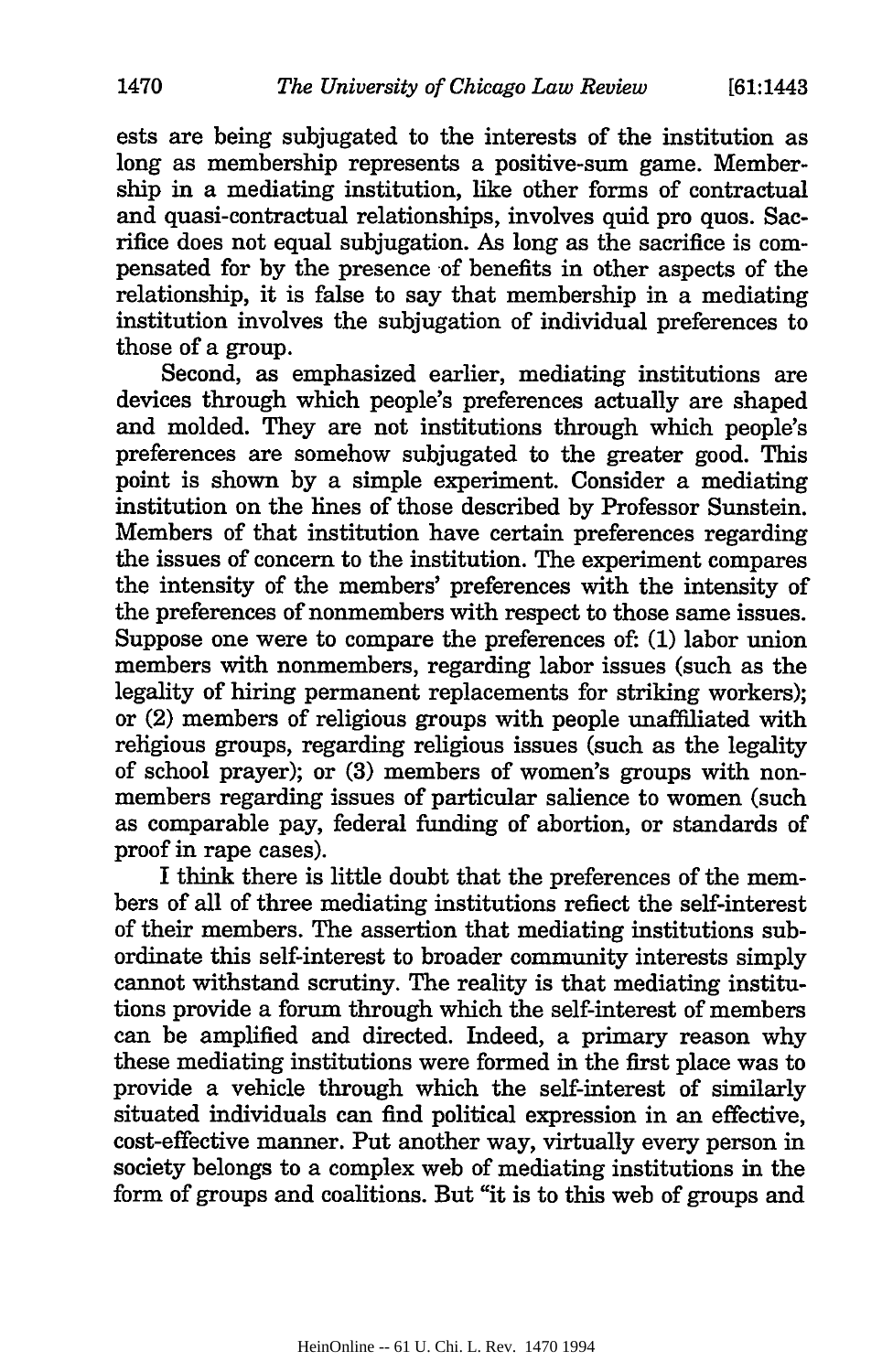coalitions rather than. to the nation as a whole that an individual's primary allegiance belongs  $\dots$ ."<sup>52</sup>

Thus, in a pluralist society:

it is simply not realistic to think that an individual will put the interests of the community ahead of his own because, in all likelihood, the individual has pre-existing commitments to a host of other entities, such as religious groups, ethnic groups, and labor and professional organizations. The allegiance to any one of these groups is likely to trump any commitment to as amorphous a concept as "the community." The question, then, is not.., whether one values community; the questions are which community [mediating institution] among the several to which one belongs does one value most at any given time, and how does one resolve differences when there is conflict among the various communities with which one identifies.<sup>53</sup>

The republican conception of government as a mediating institution through which self-interest could be subordinated to civic virtue was specifically considered and rejected by the Framers of the American Constitution.<sup>54</sup> In its place, the Framers embraced a conception of mediating institutions consistent with the conception advanced in this Article. The Framers recognized that, while mediating institutions were powerful devices for advancing the interests of their members, such institutions are so powerful that they hold the potential to cause the "instability, injustice and confusion," as well as the "spectacles of turbulence and contention," that had beleaguered and perhaps doomed earlier democracies.<sup>55</sup>

Thus, consistent with the point made here that mediating institutions are desirable because they permit disengagement, constitutional safeguards that raise the decision costs of government are desirable precisely because they facilitate disengagement by limiting the efficacy of *other* mediating institutions, namely special interest groups. In other words, the only cure for the external harms caused by mediating institutions are other, more universal mediating institutions that can channel and con-

**<sup>5</sup>**Id.

**<sup>62</sup>** Jonathan R. Macey, *The Missing Element in the Republican Revival,* **97** Yale L **J 1673, 1679 (1988).**

**<sup>5</sup>** Id at **1674-79.**

**<sup>&#</sup>x27;** Federalist **10** (Madison), in Clinton Rossiter, ed, *The Federalist Papers 77,* **81** (Mentor, **1961).**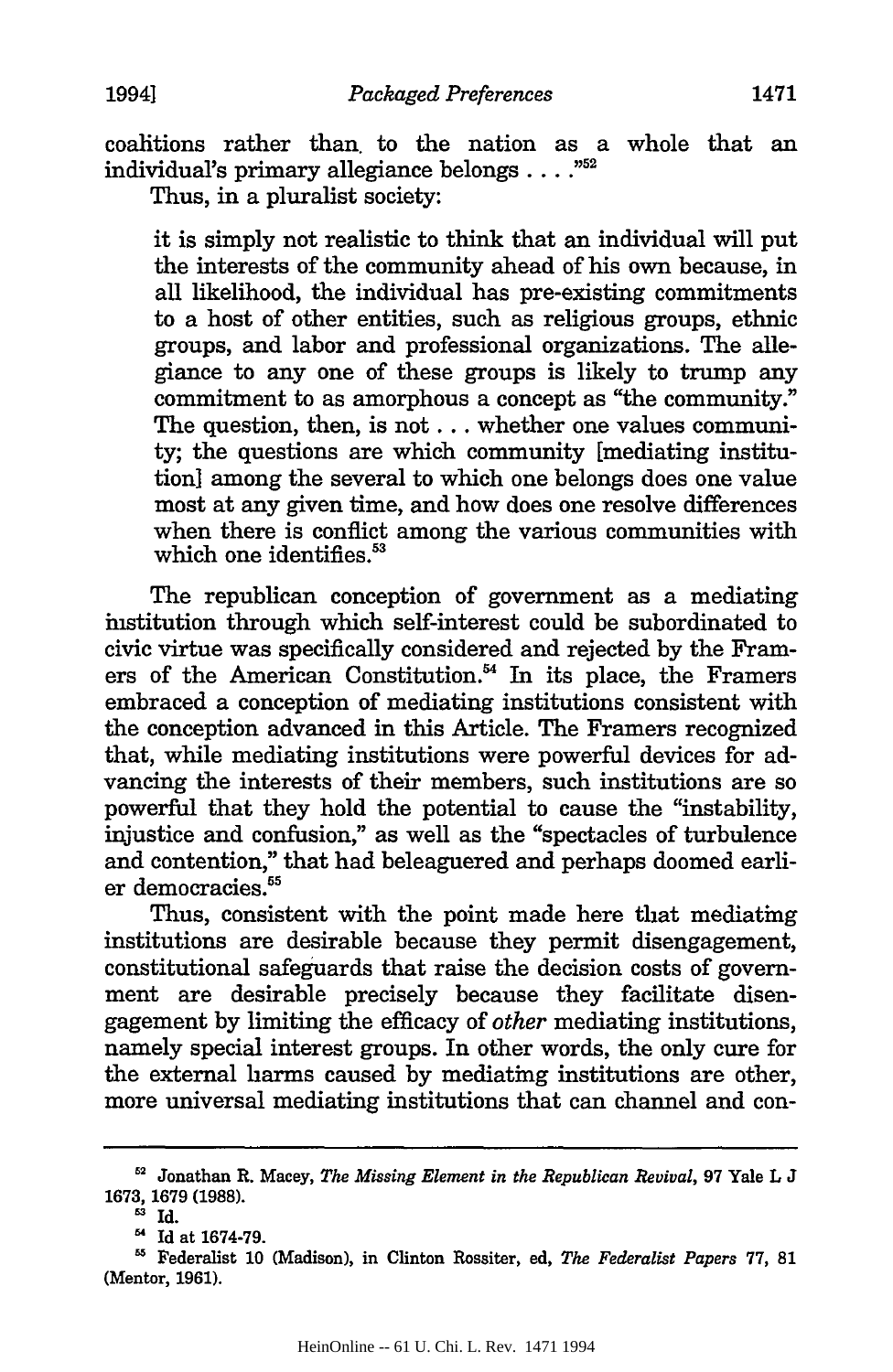trol the self-interest expressed in the more narrowly focused mediating institutions.

#### III. COERCIVE **EFFECTS**

As the previous discussion shows, many of the benefits of membership in mediating institutions come in the form of costs imposed on other groups. Thus, the primary problem with mediating institutions is not that they coerce their members-who chose their membership-but rather that they force nonmembers to spend resources fighting off the costs that mediating institutions seek to extract from them.

#### A. Third-Party Costs

Mediating institutions solve collective action problems for their members. Homeowners associations can make even dangerous, inner-city neighborhoods safer by organizing neighborhood block-watch programs or by organizing escort services for members travelling during the evening. Professional associations of lawyers, doctors, or research scientists offer organized forums for the collection and presentation of research ideas, and awards and recognition to inspire productive members. Political parties allow members to increase their power by enabling them to exchange information and political support in some areas for promises of political support from other party members in areas of special concern. Party affiliation also economizes on information costs and permits members to diversify their investment in policy issues. Similarly, corporations permit investors to obtain the advantages of specialization and diversification by separating the critical functions of management and risk taking. So long as membership in an institution is voluntary, it is impossible to imagine that it does not offer significant personal or professional advantages.

These benefits, however, often come at the expense of other people. As McCormick and Tollison have explained, once a mediating institution has been formed-even for the most benign, public-regarding reasons—its leaders will be inclined to turn the activities of the group toward obtaining wealth transfers from others:

[Mediating institutions] that have already borne.., start up costs, for reasons unrelated to lobbying, will have a comparative advantage in seeking transfers and will therefore be more successful in procuring transfers as a result. This is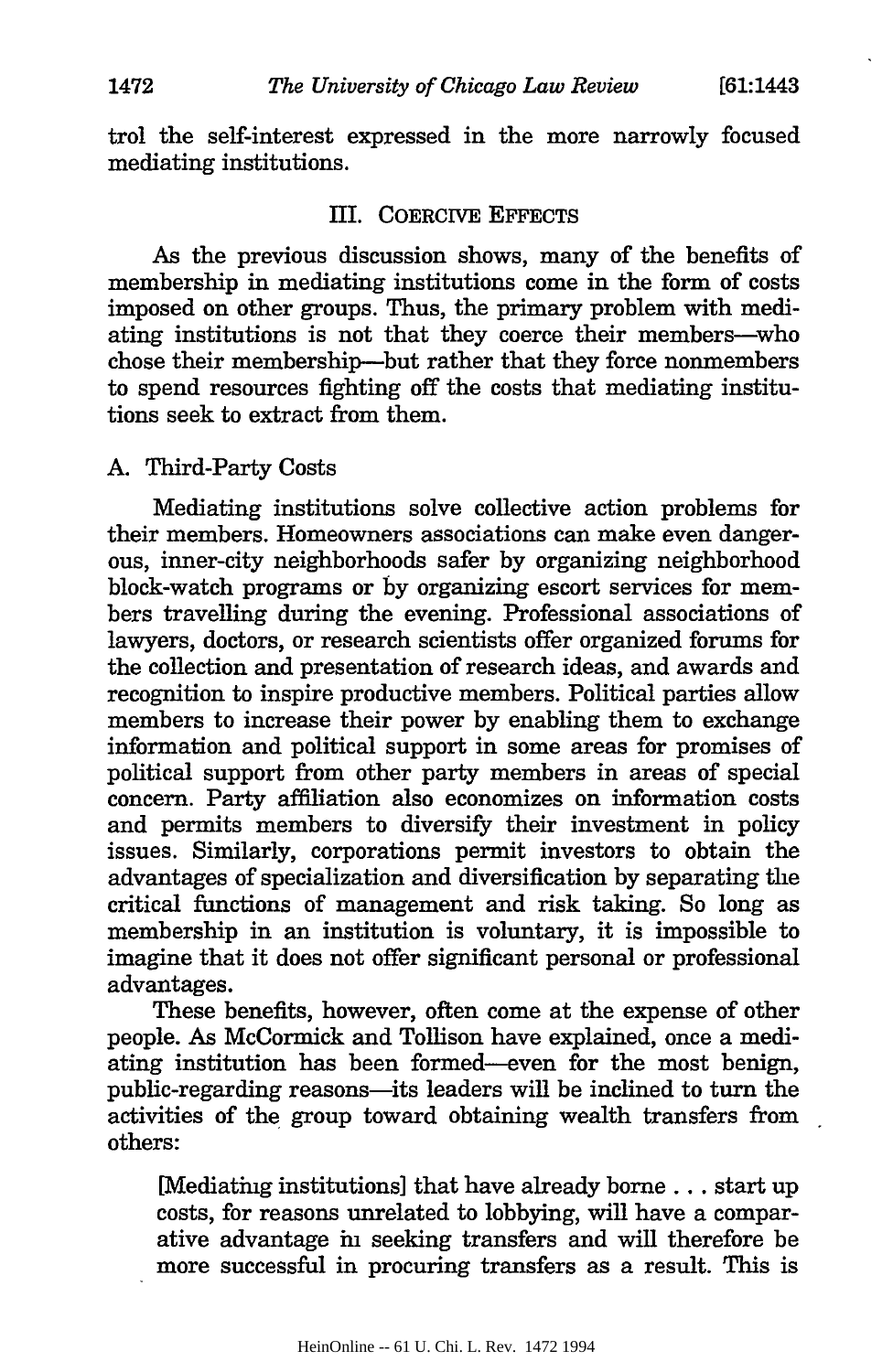simply a point about jointness in production. Some groups will be able to produce political lobbying as a by-product of performing some other function, thereby avoiding start-up costs for lobbying. There are many examples of such groups in the economy, among which are labor unions, trade associations, corporations, and the like.'

In other words, even where a mediating institution is formed for benign purposes, there is a pervasive danger that its focus will be diverted from self-improvement to rent-seeking. Mediating institutions will also hurt other groups directly. Take the crime-fighting homeowners associations described above. The most probable result of their efforts will not be to reduce the overall crime rate, but only to shift criminal activity to other, less organized neighborhoods. If so, the benefits of these associations at best reflect an externality imposed on outsiders. There may even be net social costs-as, for instance, if they shift crime to neighborhoods that are more expensive to police.

### B. Third-Party Coercion

Mediating institutions not only impose costs on nonmembers, they can coerce the formation of rival groups. A homeowners association like the ones described above may force surrounding neighborhoods to form anticrime groups of their own; a cartel may force its victims to band together to defend their economic interests; a group of plaintiff's attorneys that successfully lobbies for liberalization of the rules for suing tortfeasors will create a demand for an association of defense lawyers. At most, this is coercion; it forces the creation of new groups and deprives rivals of the opportunity for disengagement. At a minimum, mediating institutions create a demand for other mediating institutions.

#### C. Coercion of Members

Of course, mediating institutions exert coercive power in less subtle ways; their coercive power over their own members is generally recognized. Members must make sacrifices, including sacrifices of personal freedom, to meet the conditions of membership. This is not to say that these sacrifices are greater than

**<sup>&#</sup>x27;** Robert **E.** McCormick and Robert **D.** Tollison, *Politicians, Legislation, and the Economy: An Inquiry into the Interest-Group Theory of Government* **17** (Martinus Nijhoff, **1981).**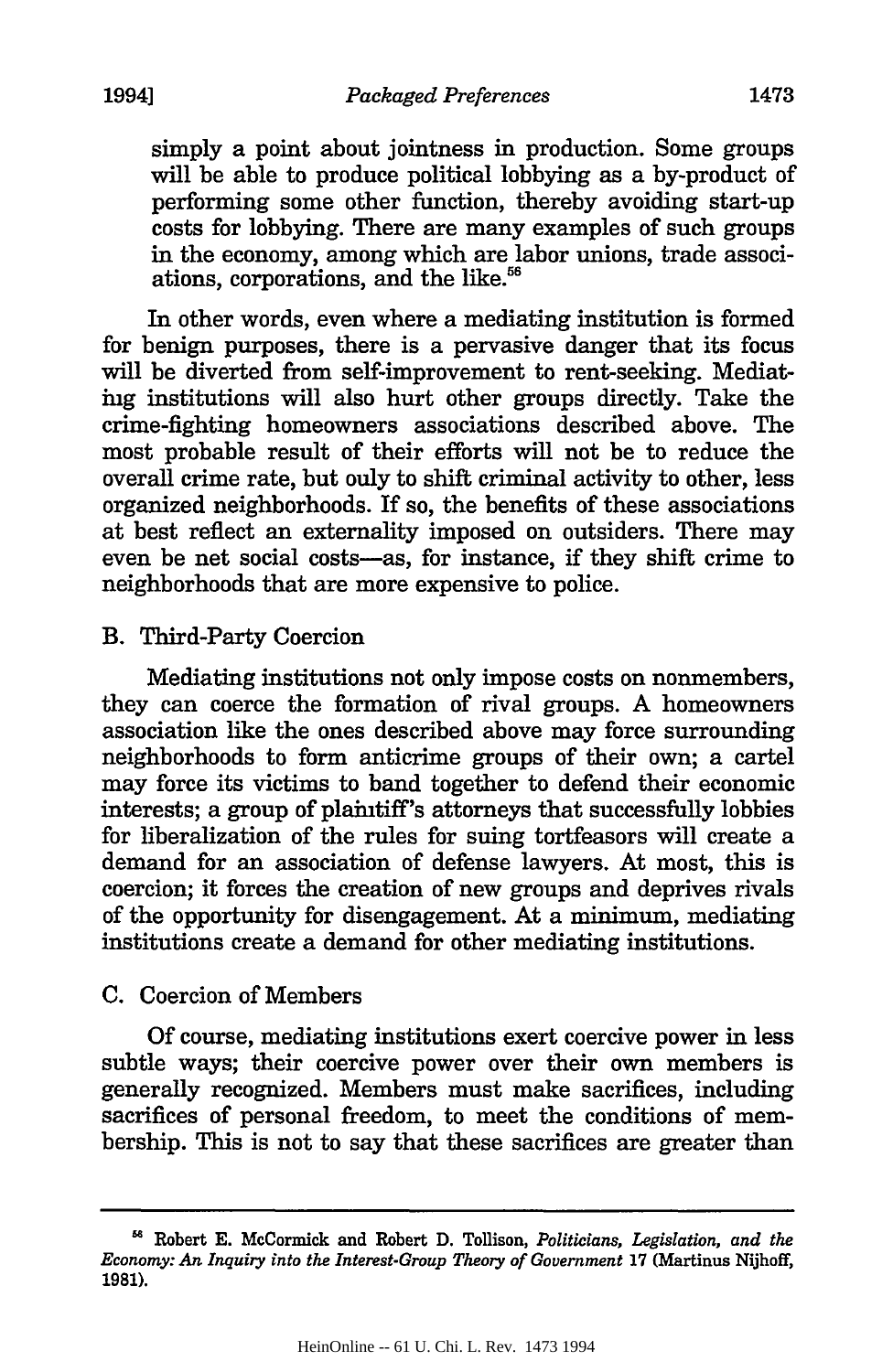the costs to the institution of adding a member. And, where joining is voluntary, mediating institutions cannot exist unless the benefits of membership outweigh the costs.

The point I wish to make here is that the institutions demanding the greatest sacrifices of their members are *best equipped* to provide the greatest benefits. This is because mediating institutions provide collective goods-that is, goods that benefit all members, whether or not they contribute. Lawyers benefit from barriers to entry in their profession regardless of whether they pay dues to the American Bar Association; residents of neighborhoods protected by homeowners associations benefit from reduced crime, whether or not they join the neighborhood watch. As a result, as Mancur Olson has observed:

Since any gain goes to everyone in the group, those who contribute nothing to the effort will get just as much as those who made a contribution. It pays to 'let George do it," but George has little or no incentive to do anything in the group interest either, so ... there will be little, if any, group action. The paradox, then is that.., large groups, at least if they are composed of rational individuals, will *not* act in their group interest. $57$ 

As a result of these so-called free-rider problems, only those mediating institutions that are able to employ coercion of some kind will ultimately succeed. For example, labor unions have proved successful, in large part, by making dues paying compulsory and automatic,<sup>58</sup> and lawyers have proved successful, in large part, by making bar membership a condition to entry in the profession, just as doctors have done in their profession.

Formal coercion of members is not the only way to succeed. Group members often depend on membership for self-esteem, self-image and self-identity. The threat of exclusion that comes from nonconformity can be a powerful coercive tool in itself. Obviously, exclusion from a mediating institution like the family can be a powerful coercive device. But exclusion from other, less encompassing mediating institutions can have dramatic effects as well. Exclusion from union membership can mean unemployment in a chosen profession. The same is true for exclusion from bar membership for lawyers. Exclusion from a church, synagogue, or

**<sup>&</sup>quot;'** Mancur Olson, *The Rise and Decline of Nations: Economic Growth, Stagflation, and Social Rigidities* **18** (Yale, **1962).**

**<sup>8</sup>** Id at 21.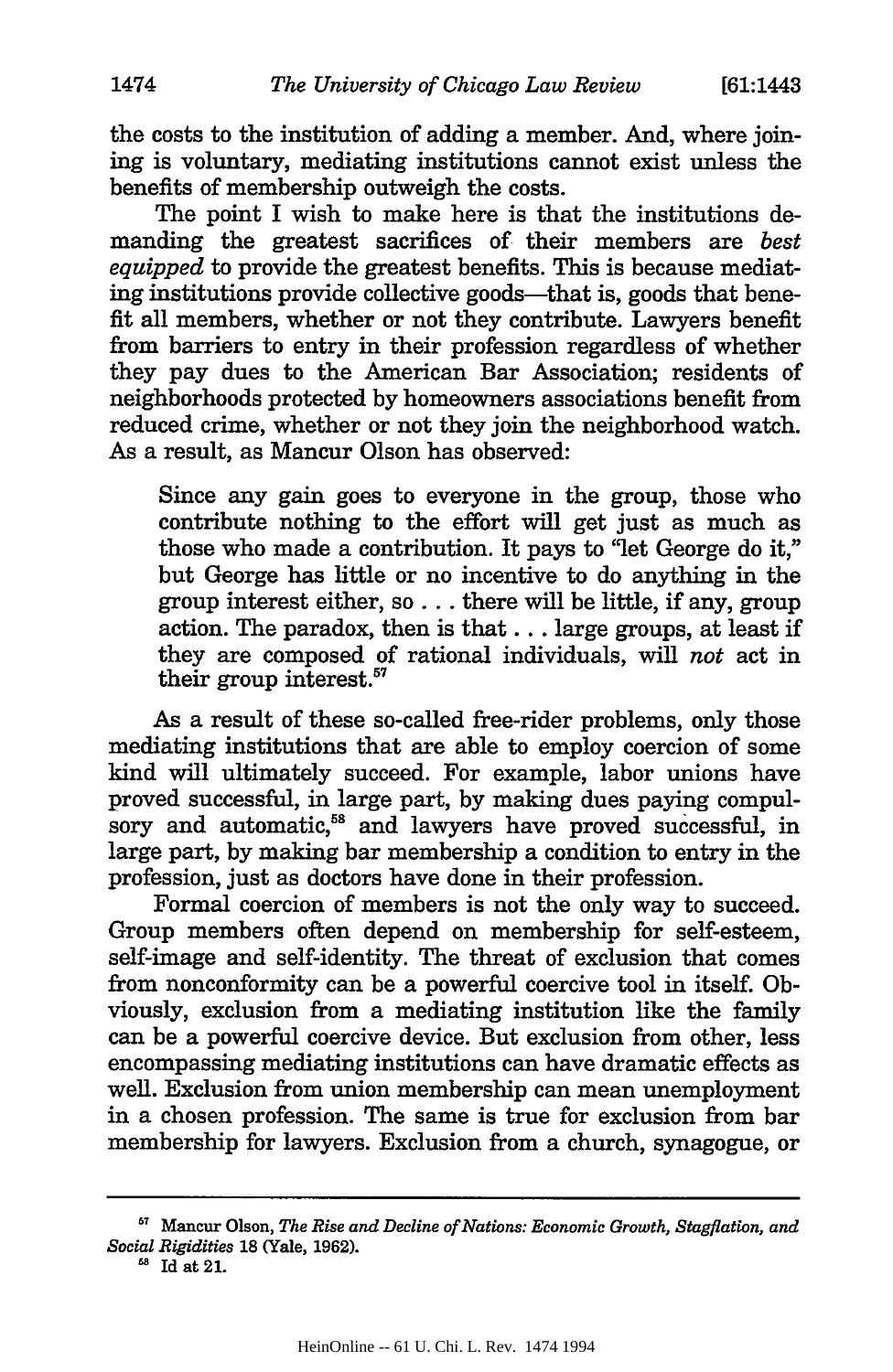other religious organization can mean complete ostracism from one's social community. Indeed, virtually all mediating institutions, even informal social cliques, use the threat of exclusion as a mechanism for controlling the behavior of their members.

### **CONCLUSION**

I have tried to show that mediating institutions focus, ampli**fy,** and shape the interests and policy preferences of their members. Members rely on their institutions for information about what they should believe. As the example of the public corporation makes clear, they will also find that even their independently informed preferences are sharpened, and often shaped, by their membership.

Mediating institutions permit institutional specialization that compensates for people's inability to accurately assess risk and uncertainty. Disengagement from these assessments is perceived by members as a distinct and liberating benefit.

The phenomena of preference shaping and disengagement have important social implications. If people choose to rely on institutional agents, then the common presumption that they will be better off if they are given more rights is erroneous. Because people's preferences over a wide range of issues are either indeterminate, or actually determined by the mediating institutions to which they belong, they would not know (or care) what to do with more rights if they had them.

Because it takes resources and effort to formulate the opinions necessary to exercise rights, people who prefer disengagement may prefer *not* to be given additional rights. The cost of exercising such rights could require them to defect from their mediating institutions, which may well provide benefits far greater than those accruing from the new rights. Thus, for example, I think it likely that those members of labor unions who seldom vote, but welcome the political leverage of their unions, would give up their right to vote in exchange for their unions' aggrandizement. At any rate, the basic presumption that people prefer to participate in democratic decision-making institutions *must* be tempered by the realization that people might rather delegate their votes and devote themselves to other things.

As the world becomes more complex, the disengagement permitted by mediating institutions appears to be not only desirable, but inevitable. It simply is not possible for people to form opinions on the dizzying array of social, political, and economic alternatives presented by modernity. Membership in mediating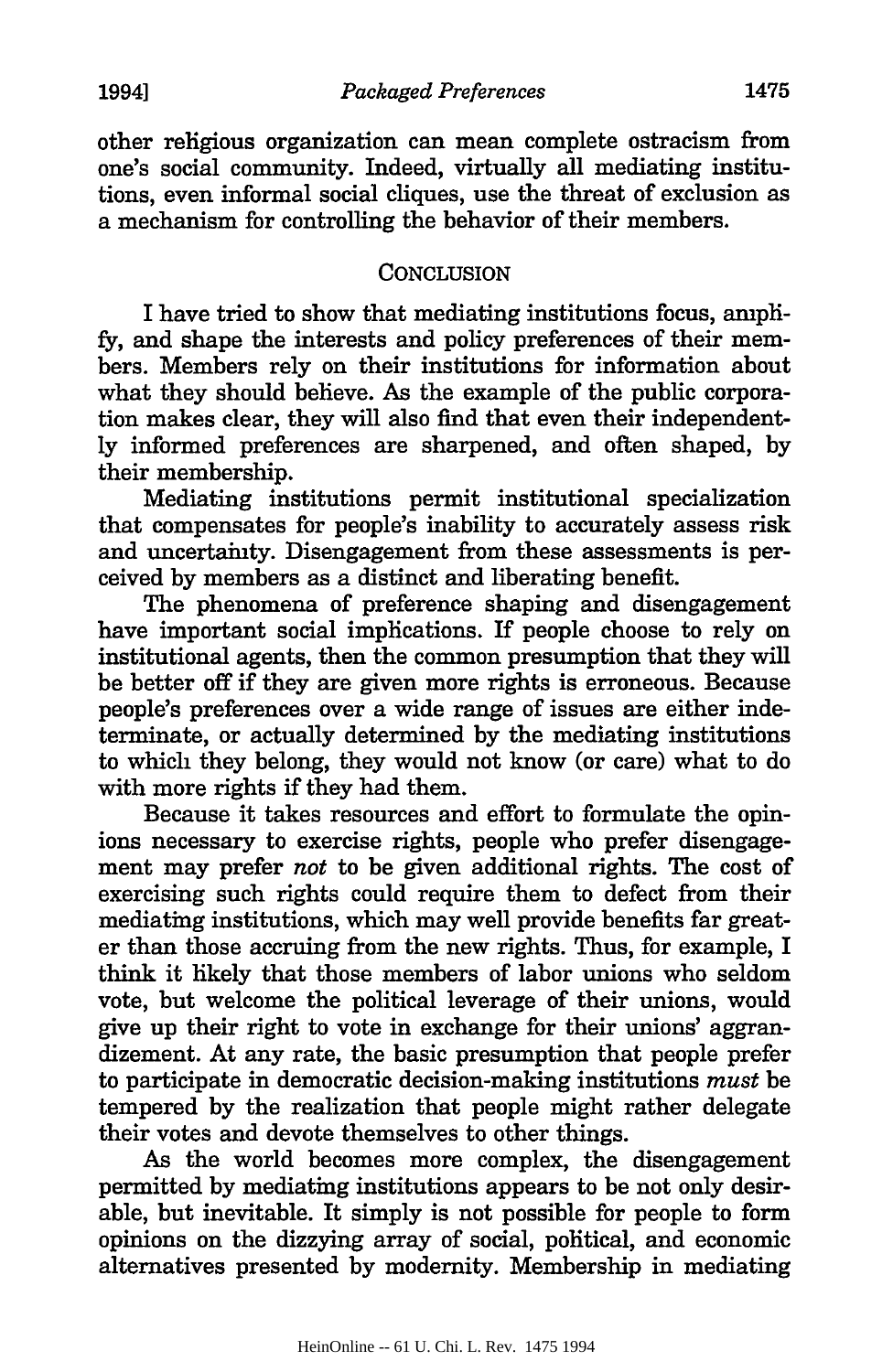institutions enables people to discover what their preferences are by linking themselves to organizations through a complex process of escalating commitments to such organizations. Mediating institutions help protect people from some of the consequences of their own irrationality, inconsistency, and uncertainty in much the same way that the price-setting mechanism of product and securities markets protects consumers by setting prices.

The account of mediating institutions presented here contrasts sharply with the aspirational, participatory view of political and social life offered by civic republicans. This aspirational view considers engagement in civic, cultural, and political affairs to be a virtue that society should encourage, if not compel. In other words, the basic presumption that people prefer to be part of the decisional processes that affect their lives and to participate in democratic institutions must be tempered by the realization that people may prefer to have other people make decisions for them so that they will be free to do other things.

The commonly held view that all citizens should vote, and that countries with high voter-participation rates are more successfully democratic than countries with low voter-participation rates, is but one manifestation of this perspective. By contrast, the account of mediating institutions presented here yields a much different conclusion about this aspirational view of modern life. Citizens will deal with complexity by specializing in certain spheres of life. These spheres are likely to focus on such manageable areas as one's religion, family, and career. Only in times of crisis or dissatisfaction should we expect to observe wholesale departures from people's areas of specialized interest and concern. After all, the process of developing opinions and forming preferences consumes precious resources, not the least of which is time. People would prefer to marshal these resources, conserving them for those areas of life they find most important. Thus, low voter turnout rates and a general lack of participation in political life can be viewed as signs of the success of mediating institutions at enabling people to channel their energies in the areas they most prefer.

But this is not to say that mediating institutions are without coercive effects or influence. However, contrary to popular belief, the problem of coercion is not that mediating institutions force their members to do things that are not in their interest. Coercion of members is not a general problem because most mediating institutions compete for members. Even religions worry about "consumer satisfaction" these days. And at a certain age, one can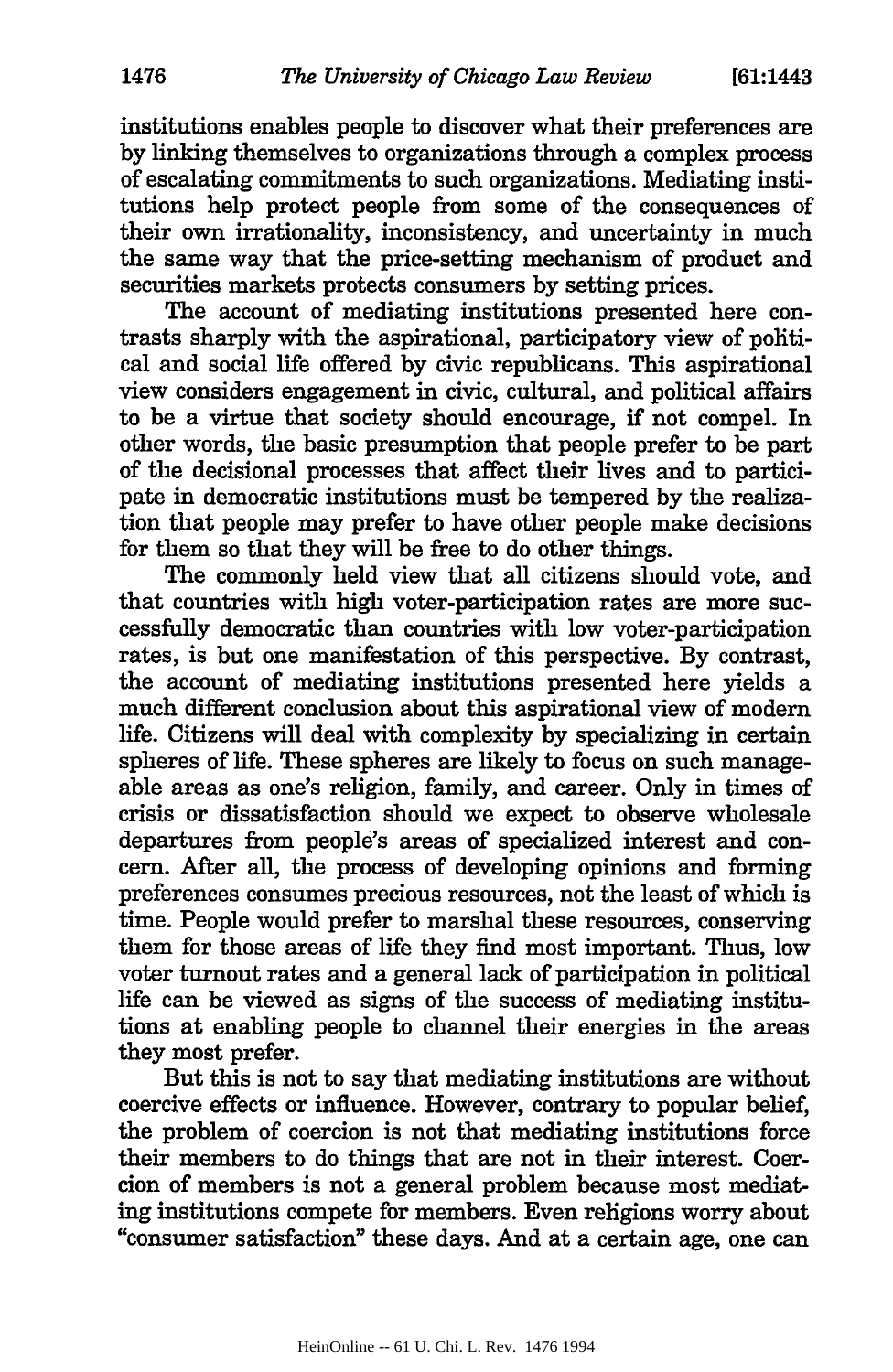withdraw from family life if one so chooses. Thus, so long as membership in a mediating institution is not coerced, coercion in general is not a problem. Rather, the coercive effects of mediating institutions arise because of the third-party effects that mediating institutions have. To the extent that mediating institutions are successful in transforming their own goals into policy, such institutions will have a coercive effect in the sense that they will force other mediating institutions whose interests are threatened to galvanize into effective political coalitions in order to neutralize the effects of the first institution. Similarly, successful mediating institutions will have an effect on other institutions by increasing the demand for membership in such institutions among people who feel threatened by their activities. Thus, for example, where a lawyers' organization is successful in making lawsuits easier, doctors' organizations will be "coerced" into action to counter this threat. And doctors will be prompted to support their organizations more fully in order to counteract the activities of the lawyers. And so it goes.

The point here is not to reach any final conclusion about whether the global effects of mediating institutions are positive or negative. Such institutions provide private benefits to members, but may also impose social costs on society as a whole. Whether the benefits exceed the costs is an empirical question. The answer to this question is likely to vary from organization to organization and from issue to issue, depending, among other things, on how much the activities of one institution prompts a reaction by other institutions.

Rather, the goal of this Article has been to examine the role that mediating institutions actually play in a complex world in which the high cost of information has produced an acute need for specialized decision makers. The Article has shown that mediating institutions fulfill this need for specialized decision makers. In doing so, such institutions permit members to disengage themselves from decision making in certain areas, thereby allowing them to specialize in those areas of life that hold the greatest interest and the greatest promise for personal fulfillment. In addition, mediating institutions deeply influence and sometimes actually shape the preferences of their members in important ways by signalling their members what they should believe. In doing so, mediating institutions resolve the difficulty presented by modern psychologists such as Kahneman and Tversky who have shown that people are often not rational decision makers. As long as people can delegate decision making to specialized